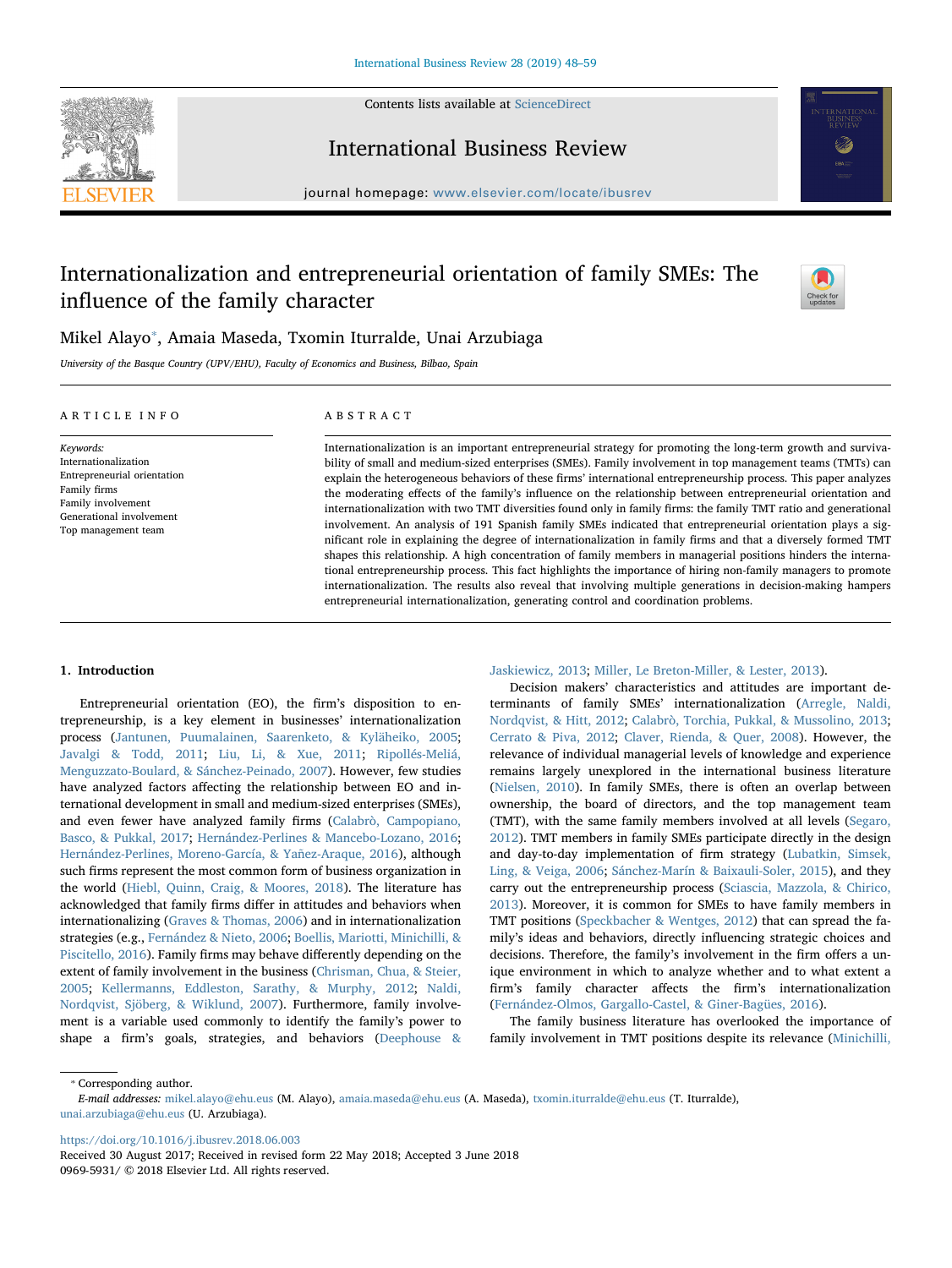[Corbetta, & MacMillan, 2010\)](#page-11-10). Following the upper echelon theory ([Carpenter, Geletkanycz, & Sanders, 2004](#page-10-15); [Hambrick & Mason, 1984](#page-10-16); [Hambrick, 2007](#page-10-17)), top managers' strategic choices are influenced by managers' cognitive base and values, which influence the decisionmaking process, shaping organizational outcomes. Organizations are reflections of their TMTs, and firm-level decisions, including internationalization, depend substantially on team background, experience, and values [\(Hiebl, 2014](#page-10-18); [Tihanyi, Ellstrand, Daily, & Dalton, 2000](#page-11-11)). Thus, managers should possess knowledge that allows them to analyze and process information efficiently in the complex and uncertain internationalization process [\(Nielsen & Nielsen, 2011](#page-11-12); [Ramón-Llorens,](#page-11-13) [García-Meca, & Duréndez, 2017](#page-11-13)). Previous research has recognized TMT as an important decision-making group in organizations [\(Sánchez-](#page-11-7)[Marín & Baixauli-Soler, 2015](#page-11-7); [Vandekerkhof, Steijvers, Hendriks, &](#page-11-14) [Voordeckers, 2015\)](#page-11-14) and has focused on whether demographic diversity in managerial backgrounds is advantageous for firms, but the results have been inconsistent [\(Cannella, Park, & Lee, 2008;](#page-10-19) [Rivas, 2012\)](#page-11-15).

The family firm context represents an interesting research stream because these organizations' singularity results in specific TMT diversities and greater complexity than non-family firms [\(Ling &](#page-11-16) [Kellermanns, 2010](#page-11-16); [Sciascia et al., 2013](#page-11-8)). To date, family firm-specific TMT diversities represent under-researched sources [\(Kraiczy, Hack, &](#page-10-20) [Kellermanns, 2014;](#page-10-20) [Ling & Kellermanns, 2010](#page-11-16)), and research regarding this aspect remains inconclusive ([Sciascia et al., 2013\)](#page-11-8). To shed light on this issue, we analyze the moderating effects on the EO-internationalization relationship of the two main forms of TMT diversities created by the family's involvement ([Arzubiaga, Maseda, & Iturralde,](#page-9-2) [2017;](#page-9-2) [Kraiczy et al., 2014\)](#page-10-20): the family TMT ratio (the diversity between family and non-family managers) and generational involvement (the diversity among generations of family members that work together in the TMT). We consider that TMT diversities could relate to the firm's entrepreneurial internationalization, and a separate analysis of these two family involvement measures provides a better understanding of the diverse effects of the family's influence on family SMEs' international development.

Relying on a sample of Spanish family firms, our results highlight the importance of TMT composition in family SMEs for shaping the relationship between EO and internationalization. Our study contributes in several ways to the research and management practice of family SMEs. First, we increase our knowledge of the upper echelons theory by providing a more fine-grained understanding of the consequences of two family firm-specific TMT diversities. We address the call of previous studies by providing new empirical evidence for the family's involvement in firms' managerial positions, in terms of internationalization [\(Cerrato & Piva, 2012;](#page-10-12) [Mitter, Duller, Feldbauer-](#page-11-17)[Durstmüller, & Kraus, 2014;](#page-11-17) [Segaro, Larimo, & Jones, 2014](#page-11-18)). Existing studies have overlooked the effect of family involvement in TMTs, even though a significant body of research literature suggests that the TMT is an appropriate test of the family's influence on businesses [\(Kraiczy](#page-10-20) [et al., 2014;](#page-10-20) [Sciascia et al., 2013](#page-11-8); [Segaro et al., 2014\)](#page-11-18). This study offers an enhanced theoretical examination of upper echelon theory that allows us to separate the benefits and drawbacks of family-specific TMT diversities ([De Massis, Kotlar, Campopiano, & Cassia, 2013](#page-10-21)) and presents a comprehensive picture of the configurations of family involvement in management that are most favorable or adverse to turning EO into a successful internationalization process. Second, this study extends the literature on internationalization and EO (e.g., [Brouthers,](#page-9-3) [Nakos, & Dimitratos, 2015](#page-9-3); [Jantunen et al., 2005](#page-10-0)) by adding to the small amount of research linking the entrepreneurship and international business fields in the family firm context ([Calabrò et al., 2017](#page-10-2); [Hernández-Perlines & Mancebo-Lozano, 2016](#page-10-3); [Hernández-Perlines](#page-10-4) [et al., 2016\)](#page-10-4). Our study is apparently the first that analyzes how entrepreneurial behavior's effect in a firm's internationalization may be moderated due to family-related factors. This study's setting is noteworthy because Spain features a predominance of family-controlled firms, which comprise around 90% of Spain's active businesses in 2015

according to the Spanish Family Business Institute ([Casillas, López,](#page-10-22) [Meroño, Pons, & Baiges, 2016\)](#page-10-22). Third, this research contributes new insights to the emergent literature on family firm heterogeneity [\(Chua,](#page-10-23) [Chrisman, Steier, & Rau, 2012;](#page-10-23) [Miller, Minichilli, & Corbetta, 2013](#page-11-19)), showing that family involvement in TMTs can be a more important driver of variation, in terms of success, when turning EO into internationalization among family SMEs than was previously thought. By focusing on family firm-specific TMT diversity sources, this research extends the knowledge of the family business governance dimensions' effects, which were identified as major factors in family firms´ heterogeneity ([Li & Daspit, 2016;](#page-10-24) [Pittino, Barroso-Martínez, Chirico, &](#page-11-20) [Sanguino-Galván, 2018](#page-11-20)).

The paper is organized as follows. In the next section, the theoretical background is provided, and hypotheses are developed. The third section provides empirical data collected from Spanish family SMEs, and the fourth section validates the hypotheses through structural equation modeling. The fifth section then presents the discussion. Finally, contributions, limitations, and recommendations for future research are provided.

## 2. Theoretical background and hypotheses development

## 2.1. Entrepreneurial orientation and internationalization

Firms' inclination toward entrepreneurship is broadly conceptualized as EO ([Covin & Wales, 2012](#page-10-25)). Although the EO construct was developed to explain entrepreneurial behaviors in domestic markets ([Covin & Slevin, 1991](#page-10-26)), its use in an international context is justified [\(Covin & Miller, 2014\)](#page-10-27). Internationalization is an entrepreneurial act [\(Jantunen et al., 2005;](#page-10-0) [Jones & Coviello, 2005;](#page-10-28) [Liu et al., 2011](#page-11-0); [Lu &](#page-11-21) [Beamish, 2001\)](#page-11-21) because it entails identifying and exploiting new business opportunities in new environments ([Ripollés-Meliá et al.,](#page-11-1) [2007\)](#page-11-1) and combines risk acceptance and the ability to innovate ([Fletcher, 2004](#page-10-29)).

Previous studies have demonstrated EO's positive effect on a firm's degree of internationalization ([Jantunen et al., 2005;](#page-10-0) Javalgi [& Todd,](#page-10-1) [2011;](#page-10-1) [Liu et al., 2011;](#page-11-0) [Ripollés-Meliá et al., 2007](#page-11-1)). These studies conclude that firms with higher EO are more likely to introduce new products, diversify activities, and prosper in unknown environments ([Brouthers et al., 2015](#page-9-3); [Dimitratos, Lioukas, & Carter, 2004\)](#page-10-30). EO provides an important capability to build competitive advantage ([Brouthers et al., 2015](#page-9-3); [Wiklund & Shepherd, 2003](#page-11-22)) because it facilitates the identification of new business opportunities [\(Webb, Ketchen,](#page-11-23) [& Ireland, 2010](#page-11-23)) and contributes to a firm's continuity and success ([Kellermanns & Eddleston, 2006](#page-10-31)). Firms with higher EO tend to be more proactive and, thus, search for opportunities in new international markets ([Jantunen et al., 2005\)](#page-10-0). According to [Brouthers et al. \(2015, p.](#page-9-3) [1165\),](#page-9-3) SMEs with greater EO "will perform better in foreign markets because they possess the capabilities needed to develop innovative strategies that provide an advantage in the foreign market, identify and use technologies that better align with foreign market customer needs, and are willing to take business risks associated with adopting new strategies and technologies in foreign markets." Thus, the degree of internationalization is a condition caused by firms' entrepreneurial attitudes.

Although family firms represent an interesting setting due to their characteristics and EO has been identified as a relevant factor affecting family firms' strategic decision-making processes [\(Basco & Voordeckers,](#page-9-4) [2015;](#page-9-4) [Moreno & Casillas, 2008](#page-11-24)), the relationship between entrepreneurial behavior and internationalization in the family firm context remains inconclusive, with very little research in this respect ([Calabrò et al., 2017;](#page-10-2) [Hernández-Perlines & Mancebo-Lozano, 2016](#page-10-3); [Hernández-Perlines et al., 2016\)](#page-10-4). Some authors argue that family firms are conservative, risk-averse, and reluctant to change ([Fernández &](#page-10-32) [Nieto, 2005;](#page-10-32) [Mitter et al., 2014\)](#page-11-17), and, thus, are the opposite of entrepreneurial [\(Naldi et al., 2007\)](#page-11-2). Nevertheless, family firms possess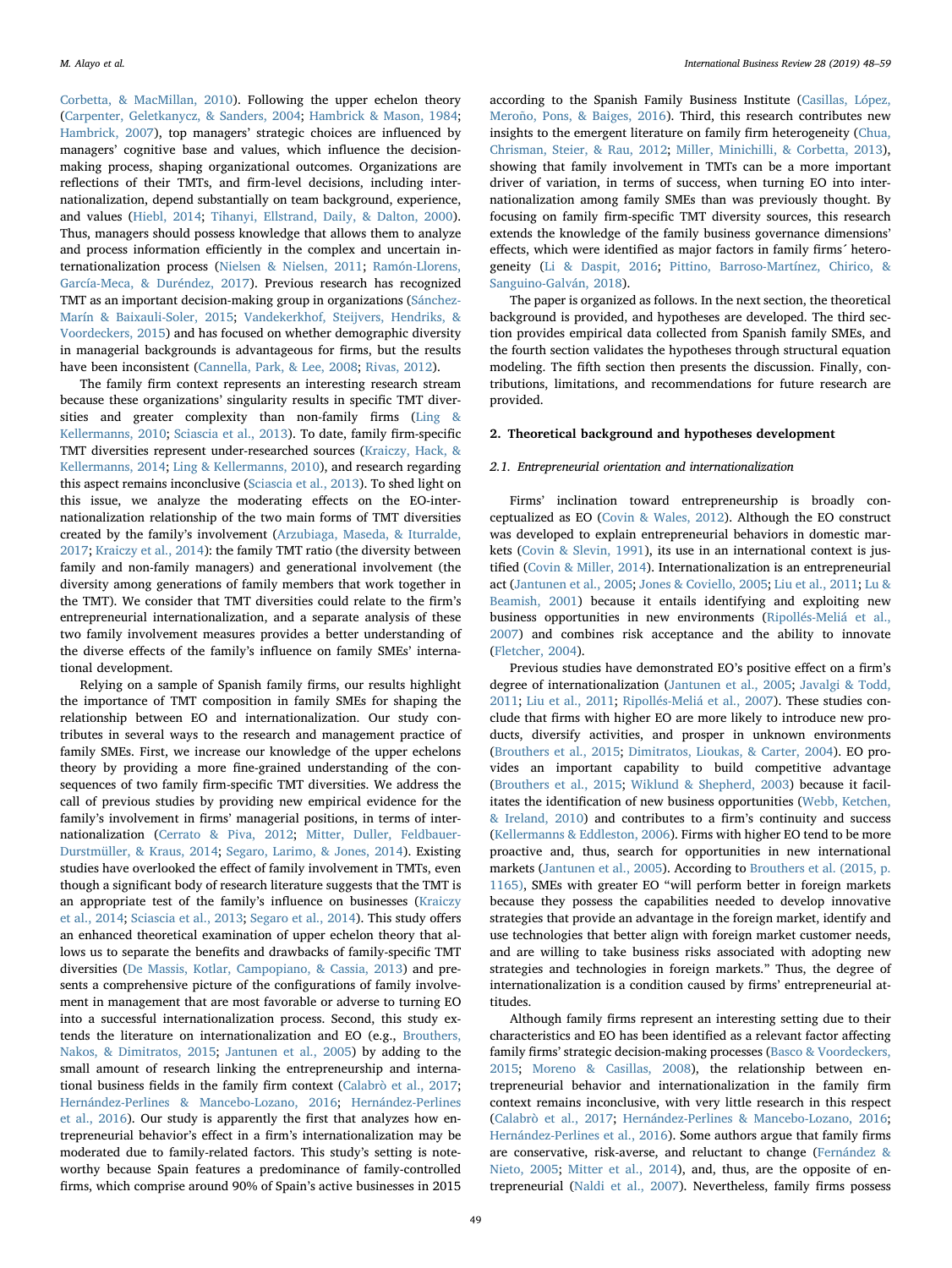beneficial attributes such as the ability to make fast decisions, trusted relationships, and a long-term orientation that can make them successful in international environments ([Fernández & Nieto, 2006](#page-10-7); [Kontinen & Ojala, 2010;](#page-10-33) [Lumpkin, Brigham, & Moss, 2010](#page-11-25); [Mitter et al.,](#page-11-17) [2014\)](#page-11-17). This last attribute is especially important because it can take years to generate profits in international markets [\(Zahra, 2003\)](#page-11-26). These positive and negative characteristics are generated by the family's influence on firm management. Furthermore, family firms are not homogenous in terms of strategic behavior because, depending on the degree of family involvement, they may behave in different ways ([Botero, Thomas, Graves, & Fediuk, 2013\)](#page-9-5). In this paper, we study the role of the family's involvement in TMT positions, since different measures of the family's influence could provide a better understanding of how and to what extent families moderate EO's effect on internationalization.

## 2.2. Family involvement in the top management team

Heterogeneity among family firms can be appreciated through various factors, such as firms' ownership structure, governance mechanisms, levels of professionalization, and the generation in charge of the firm ([Chrisman et al., 2005;](#page-10-8) [Kellermanns et al., 2012](#page-10-9); [Sharma,](#page-11-27) [2004\)](#page-11-27). This heterogeneity can also be perceived in family firms' attitudes and behaviors when facing internationalization ([Segaro et al.,](#page-11-18) [2014;](#page-11-18) [Siebels & Knyphausen, 2012](#page-11-28)). [Calabrò et al. \(2013, p. 511\)](#page-10-11) asserted that "family involvement seems to be an important determinant for the internationalization process". This research focuses on the level of family involvement in firms' TMT, which is recognized as an important decision-making unit in organizations ([Sánchez-Marín &](#page-11-7) [Baixauli-Soler, 2015](#page-11-7); [Vandekerkhof et al., 2015](#page-11-14)). Previous research has analyzed family involvement in different governance bodies, such as the board of directors, instead of the TMT. However, not all family SMEs have a board because this is not always compulsory. Although boards may be compulsory in some contexts, the role of the board of directors in SMEs may vary greatly, ranging from a symbolic function to active involvement in value-creating activities, such as strategic decision-making and access to valuable resources ([Huse, 2007](#page-10-34); [McNulty &](#page-11-29) [Pettigrew, 1999;](#page-11-29) [Westphal & Zajac, 1998](#page-11-30)). This view is corroborated by evidence that many family SMEs do not make full use of their boards ([Institute for Family Business, 2016](#page-10-35)), with the board of directors role usually replaced by informal controls ([De Massis, Kotlar, Campopiano,](#page-10-36) [& Cassia, 2015\)](#page-10-36). Conversely, in SMEs TMT managers are usually the individuals who participate more directly in the daily design and implementation of a firm's strategy [\(Lubatkin et al., 2006;](#page-11-6) [Sánchez-Marín](#page-11-7) [& Baixauli-Soler, 2015](#page-11-7)), carrying out the entrepreneurial processes ([Sciascia et al., 2013](#page-11-8)) and determining the depth and scope of internationalization and other international strategies ([Aharoni, Tihanyi, &](#page-9-6) [Connelly, 2011\)](#page-9-6). Therefore, the family's influence over managerial positions is an important explanation of firm behavior ([Kellermanns](#page-10-9) [et al., 2012;](#page-10-9) [Steier, 2003](#page-11-31)), and its importance has been overlooked ([Minichilli et al., 2010](#page-11-10)).

The upper echelon theory notes that firm outcomes reflect the TMT's actions ([Carpenter et al., 2004](#page-10-15); [Hambrick & Mason, 1984](#page-10-16); [Hambrick, 2007](#page-10-17)). This theory posits that strategic decisions made in the firm are associated with TMT members' cognition and values, because such members are among the most powerful actors in the organization ([Hambrick, 2007\)](#page-10-17). Decisions are influenced by managers' cognitive mental schemes, which are represented by their educational and functional backgrounds, experiences, perspectives, values, and demographic characteristics ([Hiebl, 2014;](#page-10-18) [Tihanyi et al., 2000\)](#page-11-11). Situations are interpreted differently, different actions are taken, and, thus, differences in firm outcomes emerge from TMT composition ([Hambrick, 2007](#page-10-17)). Research on TMTs has analyzed how diversity of managers' characteristics and backgrounds influences firms' outcomes [\(Rivas, 2012](#page-11-15)), and, therefore, it is argued that the ideas and opportunities pursued are shaped by TMT diversity ([Beckman, 2006\)](#page-9-7). Thus, the importance of having diversity among TMT members' skills, knowledge, and experiences to improve problem-solving, facilitate new ideas, and ensure proactive actions is highlighted [\(Talke, Salomo, & Kock, 2011\)](#page-11-32). Firms can gain significant competitive advantage from diversely formed TMTs ([Bunderson, 2003](#page-9-8)), because a more diverse TMT provides greater creativity, superior problem-solving capacity, and the ability to innovate. A constructive dialogue exists among members in a diverse TMT that fosters the emergence of diverse ideas, knowledge, and perspectives, which are not achievable in homogeneous TMT groups ([Sciascia et al., 2013](#page-11-8); [Talke et al., 2011\)](#page-11-32). Thus, diverse TMTs are more likely than homogeneous groups to be entrepreneurial and enter new markets. However, excessive diversity can be harmful, as control and coordination problems may arise [\(Sciascia et al., 2013\)](#page-11-8), increasing a TMT's emotional conflicts and making cognitive integrations in a firm's internationalization strategy difficult ([Jaw & Lin, 2009](#page-10-37)). For these reasons, as well as the potential positive and negative outcomes ([Dahlin, Weingart, & Hinds, 2005;](#page-10-38) [Joshi & Roh, 2009](#page-10-39); [Kraiczy et al.,](#page-10-20) [2014;](#page-10-20) [Rivas, 2012](#page-11-15)), TMT diversity is considered a double-edged sword ([Ling & Kellermanns, 2010](#page-11-16)).

Family firms possess a unique source of TMT diversity not found in other organizations because of family involvement in management positions [\(Ling & Kellermanns, 2010](#page-11-16)). Researching TMTs in family firms is important because a family's influence can be manifested in different forms ([Kraiczy et al., 2014](#page-10-20)). Family firm-specific diversities can be both advantageous and disadvantageous, because each source of family firm-specific TMT diversity can have a different effect [\(Kraiczy](#page-10-20) [et al., 2014\)](#page-10-20). Therefore, we must consider these diversities separately to form a better understanding of family-induced TMT diversities [\(Kraiczy](#page-10-20) [et al., 2014](#page-10-20)). This paper analyzes the two most important family firmspecific diversities created by family involvement in the TMT ([Arzubiaga et al., 2017](#page-9-2); [Kraiczy et al., 2014](#page-10-20)): the family TMT ratio or diversity produced by the proportion of family members involved in the TMT [\(Cruz & Nordqvist, 2012;](#page-10-40) [Minichilli et al., 2010](#page-11-10); [Naldi et al., 2007\)](#page-11-2) and the diversity produced by generational involvement in the TMT ([Kellermanns & Eddleston, 2006](#page-10-31); [Minichilli et al., 2010;](#page-11-10) [Sciascia et al.,](#page-11-8) [2013\)](#page-11-8) (see [Fig. 1](#page-2-0)).

## 2.2.1. The moderating effect of the family TMT ratio

The family TMT ratio is the proportion of family members holding TMT positions [\(Minichilli et al., 2010](#page-11-10)). Family members often share a common culture, values, and norms transmitted from their parents and relatives ([Chua, Chrisman, & Sharma, 2003](#page-10-41)), which give them a strong emotional attachment to the business that promotes their level of commitment and involvement with the organization [\(Minichilli et al.,](#page-11-10) [2010\)](#page-11-10). This higher commitment of family members may make interactions among managers more frequent and direct ([Gupta, Smith, &](#page-10-42) [Shalley, 2006\)](#page-10-42), which improves information exchange and learning from other firm members ([Arzubiaga et al., 2017](#page-9-2); [Liu, Chen, & Tao,](#page-11-33) [2015\)](#page-11-33). However, family members usually possess a common educational background, expertise, and experience acquired within the family firm ([Arzubiaga et al., 2017](#page-9-2); [Minichilli et al., 2010](#page-11-10)). Therefore, in TMTs formed with a higher proportion of family members there is less diversity of skills and knowledge.

Previous research has highlighted managers' skills and experiences as important factors enhancing firms' internationalization processes

<span id="page-2-0"></span>

Fig. 1. The analysis model.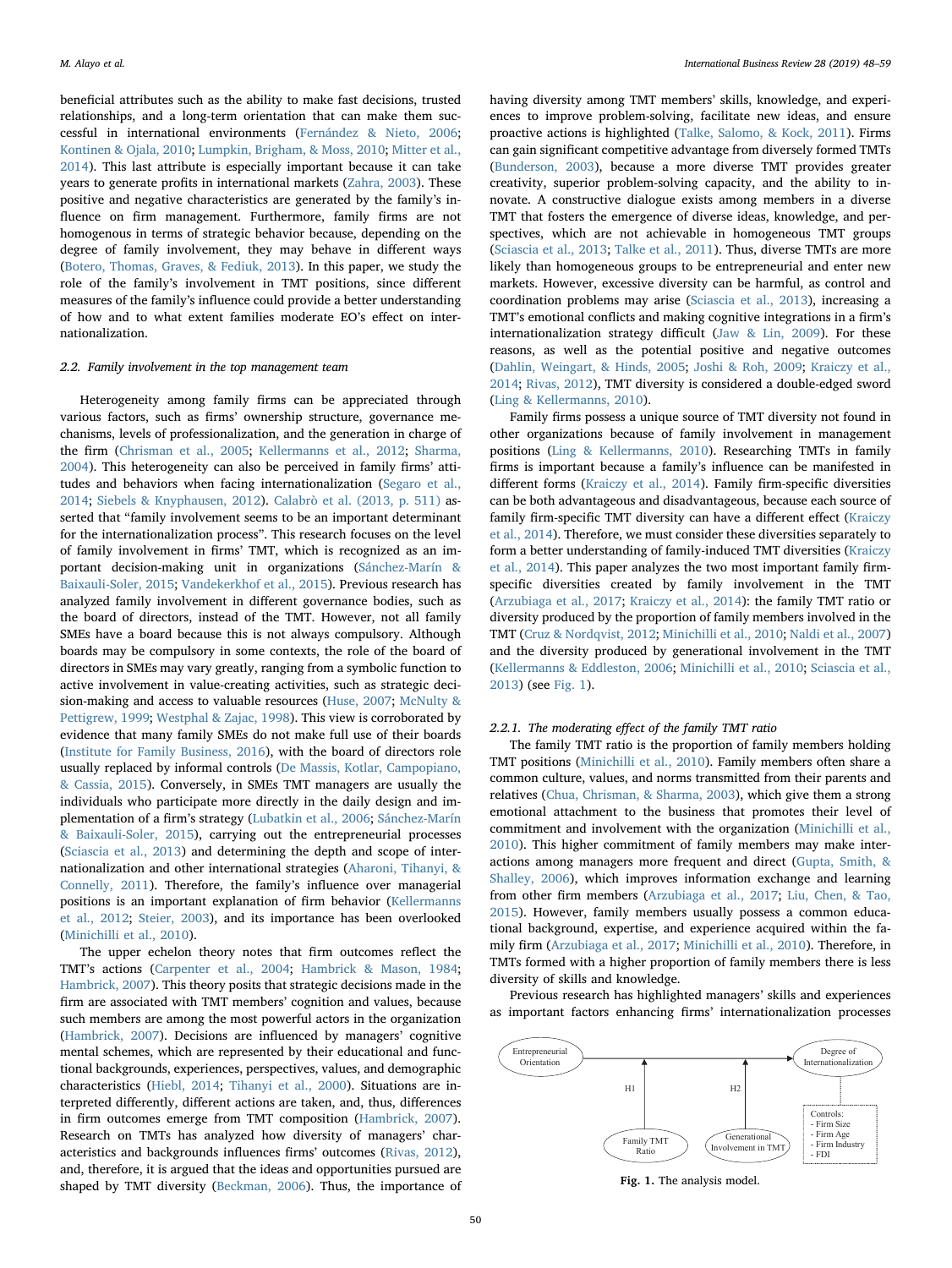([Hsu, Chen, & Cheng, 2013](#page-10-43); [Nielsen & Nielsen, 2011;](#page-11-12) [Tihanyi et al.,](#page-11-11) [2000\)](#page-11-11), since TMT members with accumulated expertise can become first movers in new environments, are oriented toward international growth, and can process complex information as a team, facilitating firms' internationalization [\(Segaro et al., 2014](#page-11-18)). However, family members often lack sufficient managerial skills and experience to handle international strategies [\(Claver, Rienda, & Quer, 2009](#page-10-44); [Fernández & Nieto, 2006](#page-10-7); [Muñoz-Bullón & Sánchez-Bueno, 2012](#page-11-34)). According to [Naldi et al. \(2007, p. 41\),](#page-11-2) family firms "make decisions, invest in new projects, and pursue new ventures in a more informal, intuitive, and less calculated way". Because the family itself may lack sufficient human resources, the inclusion of non-family managers in the TMT can address this shortage with extremely beneficial results ([Vandekerkhof et al., 2015\)](#page-11-14). These non-family managers contribute to the creation of a more diverse and heterogeneous pool of managerial skills acquired outside the family firm. Non-family managers' presence in the TMT increases rationality and objectivity in the decision-making process, promoting change and innovation [\(Cruz & Nordqvist, 2012](#page-10-40)), and it can be essential in identifying foreign business opportunities, because non-family managers utilize their networks and resources to enter new foreign markets ([Liang, Wang, & Cui, 2014](#page-11-35)). Thus, including non-family managers fosters knowledge and expertise diversity in the TMT that is superior to that of TMTs formed by family members that possess a similar background and less international experience.

According to these arguments, involving non-family members in family firms' managerial positions increases the diversity among TMT members, which tends to generate creativity, innovation, and quality decision-making at the group level. Including non-family managers may strengthen the positive relationship between EO and a firm's internationalization. Conversely, a higher proportion of family members in managerial positions decreases TMT diversity, tending to weaken collective cognition, discussion, and decisions. Therefore, when the proportion of family managers is higher, the positive relationship between EO and the degree of internationalization is expected to be weaker. Formally:

Hypothesis 1. A higher proportion of family members in the TMT interacts with EO to negatively affect family SMEs' degree of internationalization.

#### 2.2.2. The moderating effect of generational involvement in the TMT

Generational involvement is defined as the number of generations simultaneously holding managerial positions in family firms ([Kellermanns & Eddleston, 2006\)](#page-10-31), and it can be a proxy for family knowledge diversity in a family firm's TMT [\(Sciascia et al., 2013](#page-11-8)). Knowledge diversity is promoted by the different expertise and perspectives that family members from multiple generations bring ([Chirico, Sirmon, Sciascia, & Mazzola, 2011](#page-10-45); [Ling & Kellermanns,](#page-11-16) [2010\)](#page-11-16). TMTs comprising different generations favor creativity and innovation more than those constituted by only one generation ([Sciascia](#page-11-8) [et al., 2013](#page-11-8)). Moreover, experiences and knowledge tend to differ more across generations than within a single generation [\(Chirico et al.,](#page-10-45) [2011\)](#page-10-45), because individuals from different generations possess different education backgrounds and expertise ([Talke et al., 2011\)](#page-11-32) and have different social networks ([Arregle, Hitt, Sirmon, & Very, 2007\)](#page-9-9). A TMT involving multiple generations can more easily identify and interpret market opportunities ([Cruz & Nordqvist, 2012](#page-10-40)). Concisely, generational involvement increases the diversity of the TMT's capabilities and skills, promoting the effective identification and assessment of opportunities and creative approaches to exploit them [\(Chirico et al., 2011\)](#page-10-45). Therefore, a higher generational involvement is likely to strengthen the positive relationship between EO and the degree of internationalization.

However, some authors warn that generational involvement can have some drawbacks because family relationships may become more complex [\(Sciascia et al., 2013\)](#page-11-8). Different generations might have different visions and interests in the firm, possibly leading to conflict and giving rise to control and coordination problems [\(Ling & Kellermanns,](#page-11-16)

[2010;](#page-11-16) [Sciascia et al., 2013](#page-11-8)). Relationship conflicts prevent consensus around organizational goals [\(Michie, Dooley, & Fryxell, 2006\)](#page-11-36). Therefore, generational involvement can hinder the potential advantages of expertise diversity in the TMT, making it difficult to integrate diverse sources of knowledge ([Sciascia et al., 2013\)](#page-11-8).

The next generation's involvement in the family firm is a primary element assisting firms' long-term orientation [\(Kellermanns, Eddleston,](#page-10-46) [Barnett, & Pearson, 2008\)](#page-10-46). Incorporating new knowledge and perspectives into the knowledge and expertise of older generations may ensure the incorporation of higher-quality ideas and strategies ([Arzubiaga et al., 2017](#page-9-2)). When new generations join the firm, they may seek new ways to revitalize and expand the business ([Cruz & Nordqvist,](#page-10-40) [2012;](#page-10-40) [Kellermanns & Eddleston, 2006](#page-10-31)) and may trigger new international opportunities ([Calabrò, Brogi, & Torchia, 2016](#page-9-10); [Mitter et al.,](#page-11-17) [2014\)](#page-11-17). Generally, managers from second and subsequent generations are better prepared and have upper-level education and external experience [\(Claver, Rienda, & Quer, 2007;](#page-10-47) [Cruz & Nordqvist, 2012](#page-10-40); [Fernández & Nieto, 2006](#page-10-7)); thus, they have capabilities lacking in the previous generation [\(Mitter et al., 2014](#page-11-17)). This superior training enhances their ability to analyze markets and competitors, thereby handling the complexity of internationalization ([Mitter et al., 2014](#page-11-17)). The new knowledge added by incoming generations may combine with older generations' tacit knowledge and expertise to build the pool of skills and capabilities needed to intensify internationalization's effect on EO. Thus, we conclude that the number of generations involved in the TMT may strengthen the positive relationship between EO and family firms' degree of internationalization. Formally:

Hypothesis 2. A higher generational involvement in the TMT interacts with EO to positively affect family SMEs' degree of internationalization.

## 3. Research methodology

#### 3.1. Sample and data collection

This study focuses only on family firms, because our primary objective involves analyzing different family characteristics' effects, which does not include comparing family and non-family firms ([Casillas,](#page-10-48) [Moreno, & Barbero, 2011\)](#page-10-48). The empirical research is based on data from Spanish small and medium-sized family firms. According to the Spanish Family Business Institute, around 90% of Spanish businesses in 2015 were family firms ([Casillas et al., 2016\)](#page-10-22). Family firms make a great contribution to the Spanish economy, representing 60% of gross domestic product and around 70% of employment in the private sector ([Casillas et al., 2016](#page-10-22)). This study's sample was obtained from the SABI (Iberian Balance Sheet Analysis System) database provided by Bureau Van Dijk. Companies in this database must meet some conditions to determine their eligibility for the sample. First, firms must belong to a manufacturing industry. Second, they must have 10–250 employees to be considered an SME. The European Union's cut-off value for consideration as an SME is 250 employees. Third, companies must be family firms. Although there is not a concise or widely accepted definition of family firms ([Astrachan & Shanker, 2003](#page-9-11)), family involvement in ownership and management have been highlighted as important attributes ([Chua, Chrisman, & Sharma, 1999](#page-10-49)). Therefore, companies in this study are considered family firms if they meet two conditions [\(Arosa,](#page-9-12) [Iturralde, & Maseda, 2010\)](#page-9-12): (1) majority ownership is controlled by a single family (over 50% of shares); and (2) family members actively participate in firm management. We determine whether firms meet these two conditions by carefully examining shareholder composition and TMT members' identities. Moreover, the survey asked if they were self-classified as family businesses to ensure that they consider themselves family firms [\(Cruz & Nordqvist, 2012\)](#page-10-40). A total of 1963 firms that met all the conditions were identified in the database. Finally, firms with incongruent data or missing contact information were removed, resulting in 1710 firms.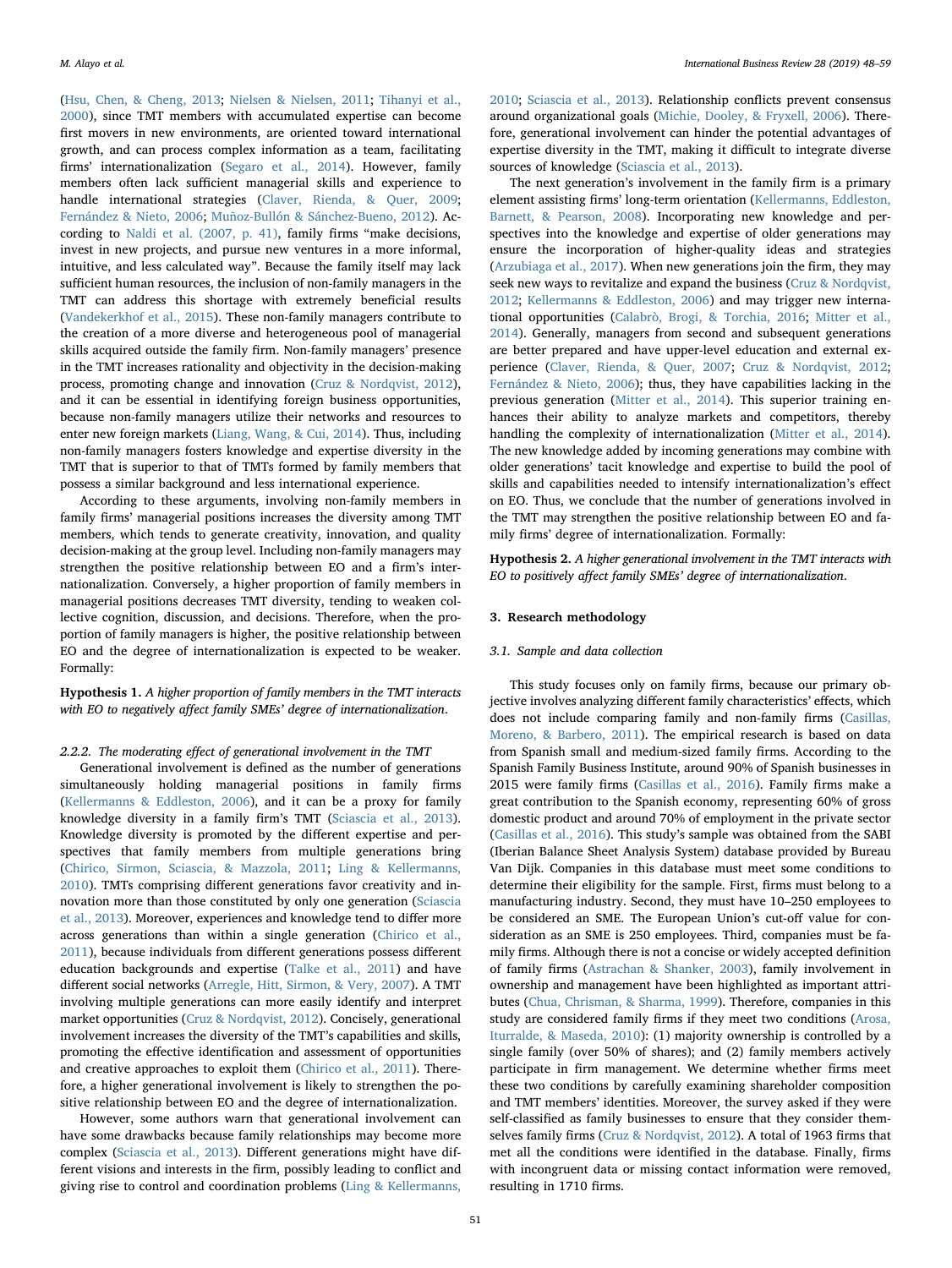Once the preliminary criteria were established, a formal, structured questionnaire was developed to collect the required information. A questionnaire is a suitable tool for this purpose due to difficulty in obtaining information from non-listed firms. The questionnaire was pretested with CEOs from several companies to ensure that the questions were clear and understandable before conducting telephone interviews.

Data for this study were collected via telephone survey. Telephone interviews were conducted by a professional survey agency to ensure quality and a high response rate. The survey was directed to each firm's CEO because he or she is directly involved in the firm's operations [\(Cruz](#page-10-40) [& Nordqvist, 2012\)](#page-10-40) and is considered a reliable information source ([Kellermanns & Eddleston, 2006](#page-10-31)). A total of 191 valid questionnaires were completed, with a response rate of 11.17%. This response rate approximates the rates obtained in other family firm research studies ([Cruz & Nordqvist, 2012;](#page-10-40) [Segaro et al., 2014\)](#page-11-18). We accounted for nonresponse biases by obtaining secondary data in terms of randomly selected non-respondent firms' size and age. We then compared respondent and non-respondent firms and did not discover any significant differences. All responses were classified in the order in which they were received to compare the answers provided by early and late respondents. The responses were separated into two groups. No statistical difference was noted between the two groups, suggesting that non-response bias is not a problem in our study ([Armstrong & Overton, 1977](#page-9-13)).

This study's results may be threatened by common method bias, because the survey was answered by a single informant at a particular time ([Campbell & Fiske, 1959](#page-10-50)). Therefore, some adjustments were made while developing the questionnaire to reduce potential problems. First, common method bias can be a problem if informants edit their answers to be more socially desirable or respond as they believe researchers want them to respond (Podsakoff[, MacKenzie, Lee, &](#page-11-37) [Podsako](#page-11-37)ff, 2003). Therefore, respondents were informed in advance that the survey was only for research purposes, and their anonymity and the confidentiality of their answers were ensured. Second, an extensive survey was designed separating independent and dependent variables in different sections, making a link between the different concepts more difficult to detect [\(Kortmann, 2015\)](#page-10-51) and forcing respondents to think more carefully regarding the answers [\(Podsako](#page-11-37)ff [et al., 2003](#page-11-37)).

The existence of common method bias was also checked using two tests after gathering the data ([Kortmann, 2015\)](#page-10-51). First, exploratory factor analysis was conducted following Harman's single-factor test ([Harmann, 1967;](#page-10-52) Podsakoff [& Organ, 1986](#page-11-38)) to analyze whether a single factor accounts for more than 50% of the variance. The first factor in this case only accounted for 40% of the sample's total variance, and three factors with eigenvalues greater than 1.0 accounted for 68% of the variance. Therefore, it is suggested that no threat of common method bias exists (Podsakoff [& Organ, 1986](#page-11-38)) ([Appendix A](#page-9-14)). Second, a common method factor was included following the procedure applied by Podsakoff [et al. \(2003\)](#page-11-37) and [Liang, Saraf, Hu, and Xue \(2007\)](#page-10-53), and this factor was linked to all single-indicator constructs obtained from the observed indicators ([Kortmann, 2015\)](#page-10-51). Subsequently, the indicator variance, explained by the method factor, was compared to the variance explained by the substantive construct. On average, the construct explained 73.82% of the variance, while the common method factor explained only 0.61%. The resulting ratio is 121.08%, and, thus, no common method bias exists ([Appendix B\)](#page-9-15). As neither test indicated the existence of common method bias, it is concluded that common method bias was either absent or negligibly low ([Kortmann, 2015](#page-10-51)).

The sample's main descriptive statistics are summarized in [Table 1](#page-4-0).

The average firm in the sample has 110 employees and has operated for almost 33 years. All firms in the sample belong to manufacturing industries, and they are classified under six different industry types, in

<span id="page-4-0"></span>

| Sample description. |  |
|---------------------|--|
|---------------------|--|

|                             | Characteristics               | $N = 191$ | $\frac{0}{0}$ |
|-----------------------------|-------------------------------|-----------|---------------|
| Firm size (employees)       | Between 11 and 50 employees   | 4         | 0.02          |
|                             | Between 51 and 100 employees  | 101       | 0.53          |
|                             | Between 101 and 150 employees | 45        | 0.24          |
|                             | Between 151 and 200 employees | 20        | 0.10          |
|                             | Between 201 and 250 employees | 21        | 0.11          |
| Firm age (years)            | Less than 10 years            | 3         | 0.02          |
|                             | Between 11 and 20 years       | 30        | 0.16          |
|                             | Between 21 and 30 years       | 52        | 0.27          |
|                             | Between 31 and 40 years       | 66        | 0.35          |
|                             | More than 40 years            | 40        | 0.21          |
| Industry                    | Chemical                      | 39        | 0.20          |
|                             | Food                          | 42        | 0.22          |
|                             | Electric                      | 14        | 0.07          |
|                             | <b>Steel</b>                  | 61        | 0.32          |
|                             | Furniture                     | 24        | 0.13          |
|                             | Textile                       | 11        | 0.06          |
| <b>FDI</b>                  | 0%                            | 158       | 0.83          |
|                             | Between 1% and 10%            | 19        | 0.10          |
|                             | Between 11% and 20%           | 6         | 0.03          |
|                             | Between 21% and 30%           | 5         | 0.03          |
|                             | More than 31%                 | 3         | 0.02          |
| Foreign sales ratio         | 0%                            | 41        | 0.21          |
|                             | Between 1% and 25%            | 73        | 0.38          |
|                             | Between 26% and 50%           | 37        | 0.19          |
|                             | Between 51% and 75%           | 21        | 0.11          |
|                             | Between 76% and 100%          | 19        | 0.10          |
| Number of foreign countries | $\Omega$                      | 41        | 0.21          |
|                             | Between 1 and 25              | 115       | 0.60          |
|                             | Between 26 and 50             | 23        | 0.12          |
|                             | Between 51 and 75             | 6         | 0.03          |
|                             | Between 76 and 100            | 4         | 0.02          |
|                             | More than 100                 | 2         | 0.01          |
| Family TMT ratio            | Between 0% and 20%            | 63        | 0.33          |
|                             | Between 21% and 40%           | 50        | 0.26          |
|                             | Between 41% and 60%           | 35        | 0.18          |
|                             | Between 61% and 80%           | 15        | 0.08          |
|                             | Between 81% and 100%          | 28        | 0.15          |
| Generational involvement    | 1 generation                  | 114       | 0.60          |
|                             | 2 generations                 | 71        | 0.37          |
|                             | 3 generations                 | 6         | 0.03          |

order of importance: steel, food, chemical, furniture, electric, and textile industries.

#### 3.2. Variable measurement

All variables were measured following the prior literature. However, no broadly accepted measurement exists to measure the dependent variable, the degree of internationalization (DOI). The ratio of export sales is commonly used in SME research as a representative measure of firms' internationalization [\(Calabrò & Mussolino, 2013](#page-9-16); [Graves & Thomas, 2006](#page-10-6); [Lu & Beamish, 2001](#page-11-21)). Exporting is considered the most common entry mode in this firm type since SMEs do not usually have subsidiaries abroad. However, internationalization constitutes more than exports, and more comprehensive measures should be used [\(Mitter et al., 2014\)](#page-11-17). According to [Sullivan \(1994\)](#page-11-39), measuring the degree of internationalization using multiple items is recommended. Therefore, the DOI construct in this paper was measured using a combination of two items to overcome the limitations associated with the adoption of a single item. We followed the indications of previous family firm research [\(Arregle et al., 2012](#page-9-1); [Zahra, 2003](#page-11-26)), measuring the degree of internationalization as follows: (1) the ratio of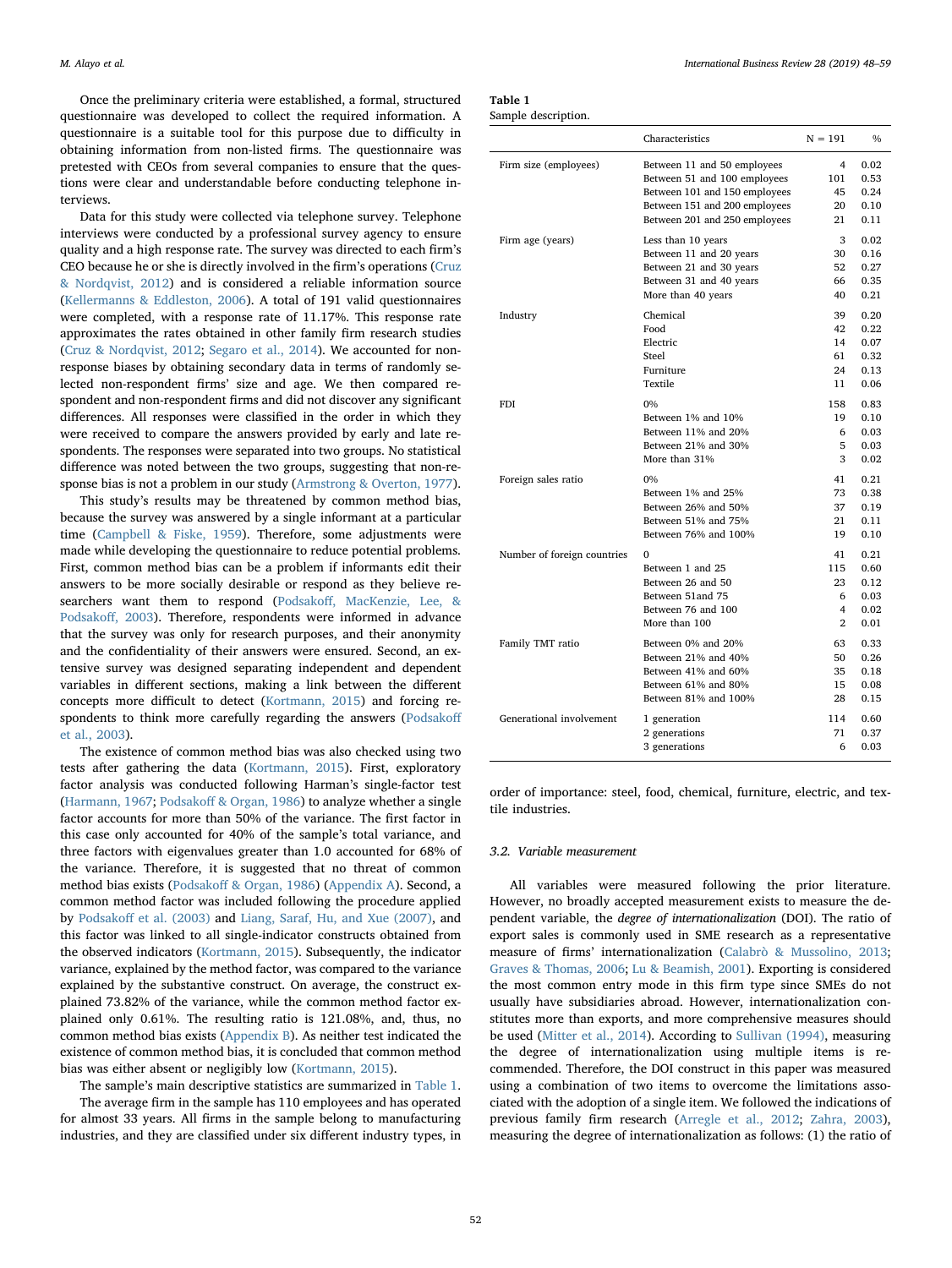#### <span id="page-5-0"></span>Table 2

Construct reliability and convergent validity.

| Construct                          | <b>Initial Loading</b> | Final Loading            | <b>Structural Coefficients</b> | CR     | CA     | AVE    |
|------------------------------------|------------------------|--------------------------|--------------------------------|--------|--------|--------|
| DEGREE OF INTERNATIONALIZATION     |                        |                          |                                | 0.8972 | 0.7710 | 0.8135 |
| DOI1                               | 0.908                  | 0.909                    |                                |        |        |        |
| DOI2                               | 0.896                  | 0.895                    |                                |        |        |        |
| <b>ENTREPRENEURIAL ORIENTATION</b> |                        |                          |                                | 0.8785 | 0.8418 | 0.7193 |
| <b>INNOVATIVENESS</b>              |                        |                          | 0.859                          | 0.8772 | 0.7898 | 0.7043 |
| EO1                                | 0.815                  | 0.814                    |                                |        |        |        |
| EO <sub>2</sub>                    | 0.840                  | 0.842                    |                                |        |        |        |
| EO <sub>3</sub>                    | 0.862                  | 0.861                    |                                |        |        |        |
| <b>PROACTIVENESS</b>               |                        |                          | 0.829                          | 0.8761 | 0.7189 | 0.7796 |
| EO4                                | 0.811                  | 0.863                    |                                |        |        |        |
| EO <sub>5</sub>                    | 0.869                  | 0.902                    |                                |        |        |        |
| EO6                                | 0.629                  | $\overline{\phantom{0}}$ |                                |        |        |        |
| <b>RISK-TAKING</b>                 |                        |                          | 0.755                          | 0.8719 | 0.7785 | 0.6947 |
| EO7                                | 0.798                  | 0.796                    |                                |        |        |        |
| EO8                                | 0.889                  | 0.890                    |                                |        |        |        |
| EO <sub>9</sub>                    | 0.810                  | 0.811                    |                                |        |        |        |
|                                    |                        |                          |                                |        |        |        |

Note:  $CR = composite reliability$ ;  $CA = Cronbach's alpha$ ;  $AVE = average variance extracted$ .

foreign sales to total sales, which refers to the scale of firms' international sales, and (2) the number of foreign countries in which firms operate, which refers to the scope of foreign activities.

The independent variable, EO, can be measured using several scales ([Covin & Wales, 2012](#page-10-25)). The choice of measurement must be based on an understanding of the construct's theoretical nature ([Covin & Wales,](#page-10-25) [2012\)](#page-10-25). We chose to measure EO using [Covin and Slevin](#page-10-54)'s (1989, 1991) three dimensions, because they comprise a broadly accepted and validated measure (e.g., [Arzubiaga, Iturralde, Maseda, & Kotlar, 2018](#page-9-17); [Casillas et al., 2011;](#page-10-48) [Cruz & Nordqvist, 2012;](#page-10-40) [Sciascia et al., 2013](#page-11-8)). This measure was initially built based on the meaning of "being entrepreneurial" suggested by theory. EO was thus modeled as a secondorder reflective construct, formed by three first-order reflective constructs named innovativeness, proactiveness, and risk-taking ([Arzubiaga et al., 2018;](#page-9-17) [Covin & Wales, 2012](#page-10-25)). EO is a second-order reflective construct that expresses changes in the underlying latent construct as reflected in changes to the indicators [\(Arzubiaga et al.,](#page-9-17) [2018;](#page-9-17) [Jarvis, MacKenzie, & Podsako](#page-10-55)ff, 2003). Therefore, the component variables of innovativeness, proactiveness, and risk-taking were first assessed through their corresponding measures, each with three items, and then these three components were assessed as reflective indicators of the second-order construct of EO ([Covin & Wales, 2012\)](#page-10-25). Thus, EO was measured using "Type I" second-order factor specification (i.e., reflective first-order and reflective second-order) [\(Covin & Wales,](#page-10-25) [2012\)](#page-10-25). Respondents assessed nine items on an 11-point Likert scale to build all first- and second-order constructs. The CEO's perspective comprises an accepted approach to operationalizing firm-level EO in the literature, especially when analyzing SMEs ([Cruz & Nordqvist,](#page-10-40) [2012;](#page-10-40) Wiklund [& Shepherd, 2003](#page-11-22)).

This study analyzes two moderating variables. The family TMT ratio is constructed from respondents' indications of the number of family members holding managerial positions and the total number of TMT members. The family TMT ratio is obtained by dividing the number of family managers by the total number of TMT members ([Kraiczy et al.,](#page-10-20) [2014;](#page-10-20) [Minichilli et al., 2010](#page-11-10)). This ratio can assume values of zero to one. However, generational involvement was measured by the number of generations simultaneously holding TMT positions [\(Chirico et al., 2011](#page-10-45); [Kellermanns & Eddleston, 2006](#page-10-31); [Kraiczy et al., 2014](#page-10-20)). One, two, or three generations can be simultaneously involved in managerial positions, depending on the generations involved in the TMT. Therefore, this variable can assume values from one to three.

The control variables used in this study are firm size, age, industry, and foreign direct investment (FDI). Firm size is a proxy of the amount of resources available for the internationalization process; large firms should have a greater amount of managerial, productive, and financial resources that contribute to increasing their presence in foreign markets ([Cerrato & Piva, 2012](#page-10-12)). As in previous SME studies, size was a continuous variable measured as a logarithmic transformation of the firm's number of employees ([Calabrò & Mussolino, 2013;](#page-9-16) [Cerrato & Piva,](#page-10-12) [2012;](#page-10-12) [Chen, Hsu, & Chang, 2014](#page-10-56); [Fernández & Nieto, 2005,](#page-10-32) [2006](#page-10-7)). Firm age is a commonly used control variable in internationalization studies ([Cerrato & Piva, 2012;](#page-10-12) [Fernández & Nieto, 2006](#page-10-7); [Mitter et al., 2014](#page-11-17)). Age is primarily used to control for a firm's business experience, because firms with more years of performance have gathered more experience and knowledge ([Cerrato & Piva, 2012](#page-10-12)). Firm age is a continuous variable measured as a logarithmic transformation of the years a firm has been in existence [\(Chen et al., 2014\)](#page-10-56). Firm industry is also assumed to affect the degree of internationalization ([Segaro et al.,](#page-11-18) [2014\)](#page-11-18). Firms were categorized into six different industries—chemical, food, steel, electric, furniture, and textiles—and controlled using dummy variables ([Segaro et al., 2014](#page-11-18); [Singla, Veliyath, & George,](#page-11-40) [2014\)](#page-11-40). The FDI variable is used to control for foreign direct investment or assets that firms control abroad. Previous family firm research studies have used the foreign assets to total assets ratio to measure FDI (Bhaumik, Driffi[eld, & Pal, 2010;](#page-9-18) [Singla, George, & Veliyath, 2017](#page-11-41)). Although our sample firms are family SMEs and their main activity in foreign markets is exporting, the level of FDI might also influence the degree of internationalization.

#### 4. Analyses and results

## 4.1. Validity and reliability

The proposed model has been analyzed using structural equation modeling based on a partial least squares method (PLS). The PLS approach is appropriate for investigating complex relationships with moderating variables [\(Chin, 1998](#page-10-57)). The SmartPLS version 2 software was applied in the empirical analyses [\(Kortmann, 2015](#page-10-51)). The analysis used a two-stage process: (1) assessment of the measurement model's reliability and validity and (2) appraisal of the proposed structural model [\(Acedo & Galán, 2011](#page-9-19); [Barclay, Higgins, & Thompsom, 1995](#page-9-20)).

Three different tests were conducted to analyze the reliability and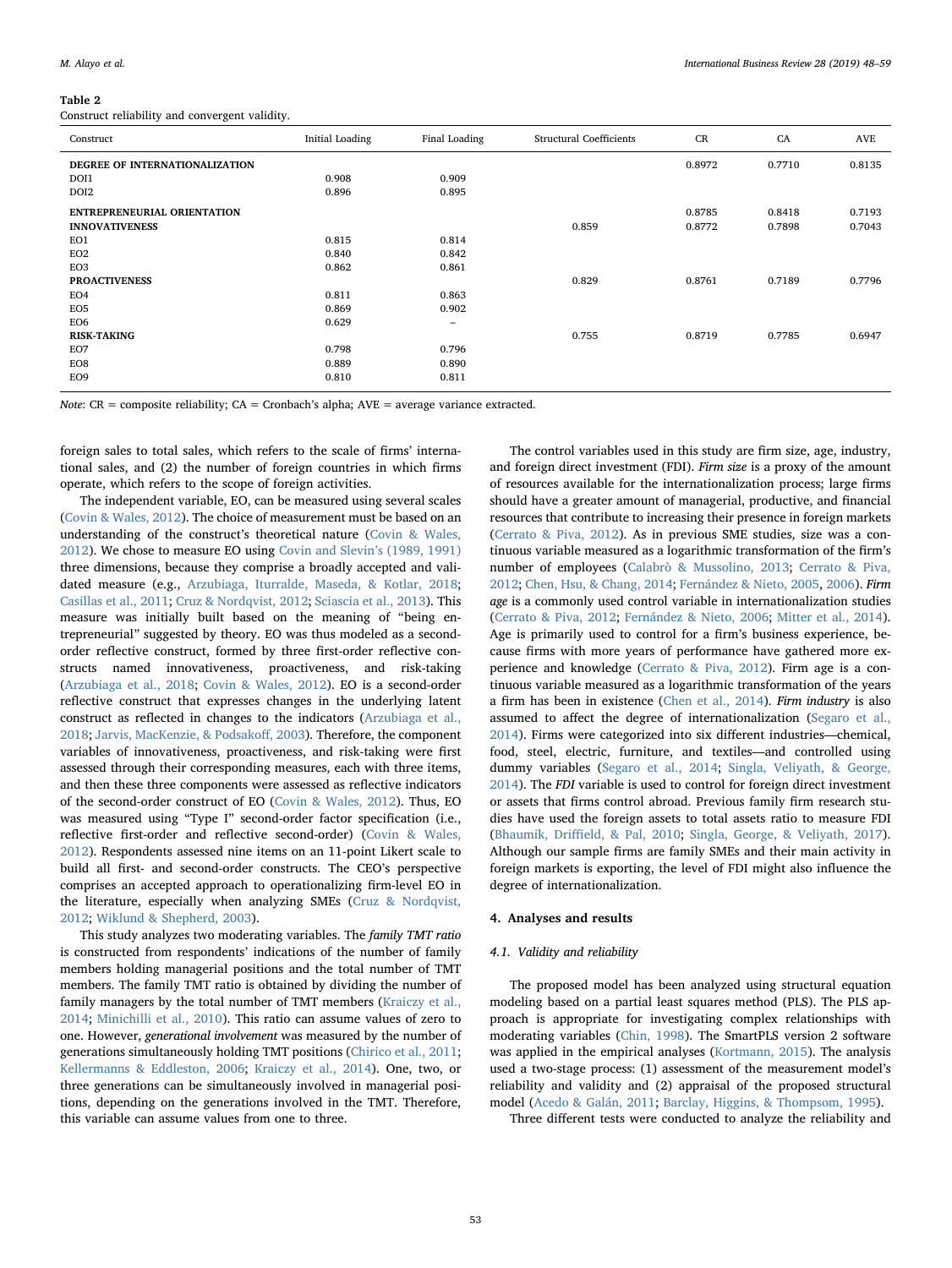<span id="page-6-0"></span>

| Correlation matrix and discriminant validity                               |               |                  |                                  |                                                                                                                                  |                                                                                                                                                                                                                                                                       |                                                                                                                                                                                                                                                                                                      |   |         |                                                                            |                                                                                                         |                                                      |                                                 |                                                                                   |                                           |                       |                    |          |                 |
|----------------------------------------------------------------------------|---------------|------------------|----------------------------------|----------------------------------------------------------------------------------------------------------------------------------|-----------------------------------------------------------------------------------------------------------------------------------------------------------------------------------------------------------------------------------------------------------------------|------------------------------------------------------------------------------------------------------------------------------------------------------------------------------------------------------------------------------------------------------------------------------------------------------|---|---------|----------------------------------------------------------------------------|---------------------------------------------------------------------------------------------------------|------------------------------------------------------|-------------------------------------------------|-----------------------------------------------------------------------------------|-------------------------------------------|-----------------------|--------------------|----------|-----------------|
|                                                                            | Mean          | G                |                                  | $\mathbf{\sim}$                                                                                                                  | S                                                                                                                                                                                                                                                                     | 4                                                                                                                                                                                                                                                                                                    | 5 | $\circ$ | N                                                                          | $\infty$                                                                                                | Ō                                                    | $\overline{10}$                                 | Ξ                                                                                 | 12                                        | 13                    | $\vec{a}$          | 15       | $\overline{16}$ |
| Age                                                                        | 32.90         | 15.93            |                                  |                                                                                                                                  |                                                                                                                                                                                                                                                                       |                                                                                                                                                                                                                                                                                                      |   |         |                                                                            |                                                                                                         |                                                      |                                                 |                                                                                   |                                           |                       |                    |          |                 |
| hemistry                                                                   | 0.20          | 0.40             | 0.004                            |                                                                                                                                  |                                                                                                                                                                                                                                                                       |                                                                                                                                                                                                                                                                                                      |   |         |                                                                            |                                                                                                         |                                                      |                                                 |                                                                                   |                                           |                       |                    |          |                 |
|                                                                            |               |                  | 0.321                            | $-0.052$                                                                                                                         |                                                                                                                                                                                                                                                                       |                                                                                                                                                                                                                                                                                                      |   |         |                                                                            |                                                                                                         |                                                      |                                                 |                                                                                   |                                           |                       |                    |          |                 |
|                                                                            | 20.70<br>6.34 | 22.68<br>1.73    | 0.079                            |                                                                                                                                  |                                                                                                                                                                                                                                                                       |                                                                                                                                                                                                                                                                                                      |   |         |                                                                            |                                                                                                         |                                                      |                                                 |                                                                                   |                                           |                       |                    |          |                 |
| ilectric                                                                   | 0.07          | 0.25             | 0.08C                            | $-0.148$ $-0.137$ $-0.0195$ $-0.269$ $-0.273$ $-0.273$ $-0.273$ $-0.273$ $-0.273$ $-0.273$ $-0.273$ $-0.274$ $-0.2747$ $-0.2747$ | $\begin{array}{c} 0.902\\ 0.276\\ 0.107\\ 0.103\\ 0.013\\ 0.023\\ 0.033\\ 0.033\\ 0.034\\ 0.036\\ 0.024\\ 0.030\\ 0.013\\ 0.013\\ 0.013\\ 0.013\\ 0.013\\ 0.013\\ 0.013\\ 0.013\\ 0.013\\ 0.013\\ 0.013\\ 0.013\\ 0.013\\ 0.013\\ 0.013\\ 0.013\\ 0.013\\ 0.013\\ 0.$ | $\begin{array}{r} 0.848 \\ 0.092 \\ 0.154 \\ 0.666 \\ 0.030 \\ -0.030 \\ 0.000 \\ 0.000 \\ 0.011 \\ 0.000 \\ 0.000 \\ 0.003 \\ 0.003 \\ 0.003 \\ 0.003 \\ 0.003 \\ 0.003 \\ 0.003 \\ 0.003 \\ 0.003 \\ 0.003 \\ 0.003 \\ 0.003 \\ 0.003 \\ 0.003 \\ 0.003 \\ 0.003 \\ 0.003 \\ 0.003 \\ 0.003 \\ 0.$ |   |         |                                                                            |                                                                                                         |                                                      |                                                 |                                                                                   |                                           |                       |                    |          |                 |
|                                                                            |               | 8.39             | 0.154                            |                                                                                                                                  |                                                                                                                                                                                                                                                                       |                                                                                                                                                                                                                                                                                                      |   |         |                                                                            |                                                                                                         |                                                      |                                                 |                                                                                   |                                           |                       |                    |          |                 |
| Family TMT Ratio                                                           | 3.8<br>2.9    | 0.33             | 0.001                            |                                                                                                                                  |                                                                                                                                                                                                                                                                       |                                                                                                                                                                                                                                                                                                      |   |         |                                                                            |                                                                                                         |                                                      |                                                 |                                                                                   |                                           |                       |                    |          |                 |
| Food                                                                       | 0.22          | 0.42             |                                  |                                                                                                                                  |                                                                                                                                                                                                                                                                       |                                                                                                                                                                                                                                                                                                      |   |         | m<br>10.074<br>0.075<br>0.000<br>0.000<br>0.000<br>0.000<br>0.000<br>0.000 |                                                                                                         |                                                      |                                                 |                                                                                   |                                           |                       |                    |          |                 |
| Furniture                                                                  | 0.13          | 0.33             | 0.055<br>0.149<br>0.013<br>0.059 |                                                                                                                                  |                                                                                                                                                                                                                                                                       |                                                                                                                                                                                                                                                                                                      |   |         |                                                                            |                                                                                                         |                                                      |                                                 |                                                                                   |                                           |                       |                    |          |                 |
| Generational Involvement                                                   | 1.44          | 0.58             |                                  |                                                                                                                                  |                                                                                                                                                                                                                                                                       |                                                                                                                                                                                                                                                                                                      |   |         |                                                                            |                                                                                                         |                                                      |                                                 |                                                                                   |                                           |                       |                    |          |                 |
| Innovativeness                                                             | 6.85          |                  |                                  |                                                                                                                                  |                                                                                                                                                                                                                                                                       |                                                                                                                                                                                                                                                                                                      |   |         |                                                                            |                                                                                                         |                                                      |                                                 |                                                                                   |                                           |                       |                    |          |                 |
| Proactiveness                                                              | 6.30          | $2.18$<br>$2.04$ |                                  |                                                                                                                                  |                                                                                                                                                                                                                                                                       |                                                                                                                                                                                                                                                                                                      |   |         |                                                                            |                                                                                                         |                                                      |                                                 |                                                                                   |                                           |                       |                    |          |                 |
| Risk-taking                                                                | 5.77          | 2.14             | 0.144<br>0.00C                   |                                                                                                                                  |                                                                                                                                                                                                                                                                       |                                                                                                                                                                                                                                                                                                      |   |         |                                                                            |                                                                                                         |                                                      |                                                 |                                                                                   |                                           |                       |                    |          |                 |
| Size                                                                       | .10.54        | 54.61<br>0.47    |                                  |                                                                                                                                  |                                                                                                                                                                                                                                                                       |                                                                                                                                                                                                                                                                                                      |   |         |                                                                            | $-0.201$<br>$-0.120$<br>$-0.120$<br>$0.021$<br>$-0.010$<br>$-0.108$<br>$-0.108$<br>$-0.051$<br>$-0.364$ | na<br>10.070<br>10.0890<br>10.020<br>10.020 − 10.260 | ma<br>0.100<br>0.094<br>0.089<br>0.075<br>0.075 | $\begin{array}{c} 0.839 \\ 0.625 \\ 0.417 \\ 0.023 \\ 0.050 \\ 0.067 \end{array}$ | 0.883<br>0.450<br>0.102<br>0.103<br>0.103 | 833<br>0.024<br>0.000 |                    |          |                 |
| Steel                                                                      | 0.32          |                  | 0.141                            |                                                                                                                                  |                                                                                                                                                                                                                                                                       |                                                                                                                                                                                                                                                                                                      |   |         |                                                                            |                                                                                                         |                                                      |                                                 |                                                                                   |                                           |                       | $180,000$<br>0,069 | m        |                 |
| <b>Textile</b>                                                             | 0.06          | 0.23             | 0.043                            | $-0.125$                                                                                                                         | 0.110                                                                                                                                                                                                                                                                 |                                                                                                                                                                                                                                                                                                      |   |         |                                                                            |                                                                                                         |                                                      |                                                 |                                                                                   |                                           |                       |                    | $-0.169$ | na              |
|                                                                            |               |                  |                                  |                                                                                                                                  |                                                                                                                                                                                                                                                                       |                                                                                                                                                                                                                                                                                                      |   |         |                                                                            |                                                                                                         |                                                      |                                                 |                                                                                   |                                           |                       |                    |          |                 |
| Note: Value on the diagonal is the square root of AVE; na: not applicable. |               |                  |                                  |                                                                                                                                  |                                                                                                                                                                                                                                                                       |                                                                                                                                                                                                                                                                                                      |   |         |                                                                            |                                                                                                         |                                                      |                                                 |                                                                                   |                                           |                       |                    |          |                 |

M. Alayo et al. *International Business Review 28 (2019) 48–59*

validity of the re flective constructs ' measurement scales ([Acedo &](#page-9-19) [Galán, 2011](#page-9-19) ; [Hulland, 1999](#page-10-58) ; [Kortmann, 2015\)](#page-10-51): individual item reliabilities, the convergent validity of measures related to individual constructs, and discriminant validity. First, individual item reliability examines each item 's loading for re flective constructs. The items ' loadings should be greater than 0.7, because the item and construct's shared variance must be greater than the variance between the construct and its error ([Carmines & Zeller, 1979;](#page-10-59) [Hulland, 1999\)](#page-10-58). [Table 2](#page-5-0) illustrates the results. Note that one item loads below the 0.7 cut-o ff . Thus, item 6 of the EO included in the proactiveness construct was removed. The model also includes a second-order construct, EO. The structural coe fficients, in this case, can be taken as factor loadings ([Doll,](#page-10-60) [Xia, & Torkzadeh, 1994\)](#page-10-60). The three structural coe fficients of the EO construct in the proposed model are greater than 0.7, and, thus, no problems exist with the second-order constructs.

Second, convergent validity is analyzed to determine internal consistency through composite reliability (CR) and Cronbach's alpha ([Kortmann, 2015](#page-10-51)); both statistics must be greater than 0.7 [\(Hulland,](#page-10-58) [1999](#page-10-58) ; [Nunnally, 1978](#page-11-42)). The average variance extracted (AVE) must also be analyzed, and its recommended value is greater than 0.5 [\(Acedo &](#page-9-19) [Galán, 2011](#page-9-19); [Fornell & Larcker, 1981\)](#page-10-61). The second-order construct's AVE was calculated following the work of [Hair, Hult, Ringle, & Sarstedt,](#page-10-62) [\(2014\).](#page-10-62) As [Table 2](#page-5-0) reveals, convergent validity is ful filled in the proposed model, as all parameters are above the cut-off points.

Third, discriminant validity is evaluated through the AVE ([Fornell &](#page-10-61) [Larcker, 1981\)](#page-10-61). A construct must share more variance with its indicators than with other model constructs. Thus, the two constructs' individual AVEs should be greater than the squared correlation between the two constructs. This condition must be ful filled in the present model between DOI and EO. [Table 3](#page-6-0) presents the correlation matrix, with values for the AVE 's square root on the diagonal. Note that the required condition is met.

## 4.2. Assessment of the structural model

Once the measurement model has been veri fied, the structural model can be assessed by examining the relationships between constructs and the model's predictive capacity. Various tests are then conducted to validate the overall structural model, because the PLS does not supply a specific index ([Chin, 1998](#page-10-57); [Kortmann, 2015](#page-10-51)). Following [Hair et al. \(2014\)](#page-10-62), we used "bootstrapping" with 5000 subsamples to calculate the proposed relationships' t-statistics. [Table 4](#page-6-1) illustrates the results.

The direct e ffect of EO on family firms ' degree of internationalization is positive and statistically significant ( $\beta = 0.234$ ;  $t = 3.728$ ; p < 0.001). The results suggest that firms with higher entrepreneurial orientation are more internationalized. However, results partially support the hypotheses regarding family involvement. The moderating effect produced by the family TMT ratio is negative and significant, as expected (β = -0.183; t = 3.306; p < 0.001); thus, Hypothesis 1 is

<span id="page-6-1"></span>

| Table 4 |  |  |  |
|---------|--|--|--|
|         |  |  |  |

| Results of structural equation modeling. |  |  |
|------------------------------------------|--|--|
|------------------------------------------|--|--|

|                                                              |                   | Path Coefficients |            |         |
|--------------------------------------------------------------|-------------------|-------------------|------------|---------|
| Hypothesis                                                   | Predicted<br>Sign | $(\mathcal{B})$   | t-value    | Support |
| EO - DOI                                                     |                   | 0.234             | 3.728      |         |
| H1: Moderation effect family<br>TMT ratio in EO-DOI          |                   | $-0.183$          | $3.306***$ | Yes     |
| H2: Moderation effect<br>generation involvement<br>in EO-DOI | $\ddot{}$         | $-0.145$          | $2.651**$  | No      |

Note:  $R^2$  DOI = 0.298;  $Q^2$  DOI = 0.229.

\*\*\*p < 0.001;  $*^{*}p$  < 0.01;  $*^{*}p$  < 0.05.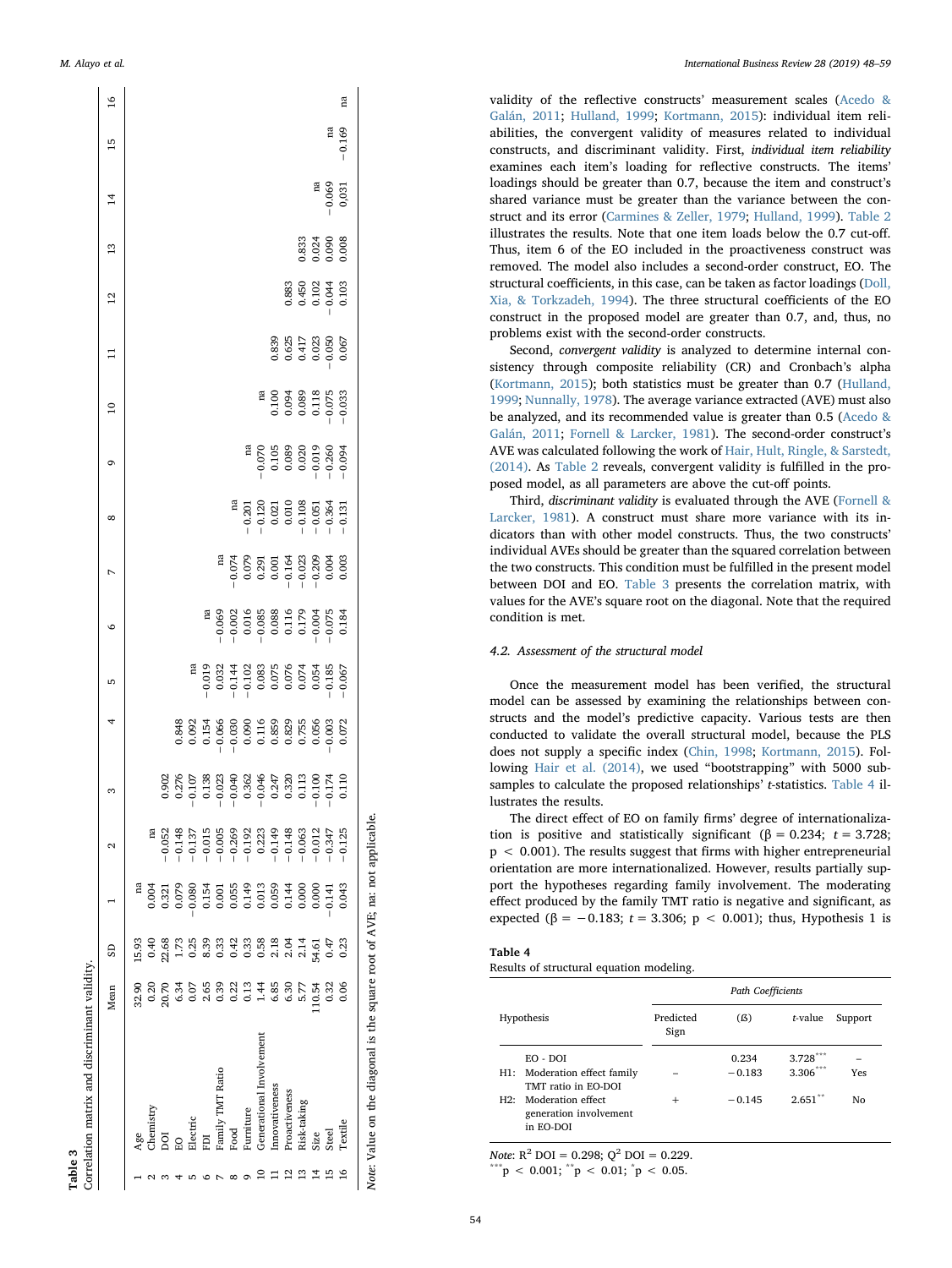corroborated. It is suggested that EO's effect on the level of internationalization is lower in firms with a higher proportion of family members in the managerial team. However, the moderating effect produced by generational involvement is negative and statistically significant ( $\beta$  = -0.145; t = 2.651; p < 0.01) and not positive, as hypothesized ([Fig. 2\)](#page-7-0). Thus, Hypothesis 2 is rejected.

<span id="page-7-0"></span>

Fig. 2. Results of structural equation modeling.

The degree of internationalization's explanatory power  $(R<sup>2</sup> = 0.298)$  exceeds the recommended value proposed by [Falk and](#page-10-63) [Miller \(1992\),](#page-10-63) in which  $R^2$  should be greater than 0.1. A  $Q^2$  test was conducted to evaluate the constructs' predictive relevance ([Chin, 1998\)](#page-10-57) using a blindfolding procedure ([Henseler, Ringle, & Sinkovics, 2009](#page-10-64)); as the corresponding  $Q^2$  values are positive, the hypothesized model has a strong predictive capacity overall [\(Henseler et al., 2009](#page-10-64); [Kortmann,](#page-10-51) [2015\)](#page-10-51).

We separately analyzed the moderating effect generated by firms with only one generation in the TMT to increase our understanding of generational involvement. Thus, we created a dummy variable that assumes a value of one when a firm only has members from one generation, and zero when multiple generations hold managerial positions. The results indicate that firms with members from only one generation produce a positive moderation ( $\beta = 0.127$ ;  $t = 2.067$ ;  $p < 0.025$ ). Thus, when only one generation manages a firm, EO's effect on the degree of internationalization improves. Alternatively, as tested in Hypothesis 2, when multiple generations simultaneously hold managerial positions, this generates a negative moderating effect.

## 4.3. Robustness check

To examine our results' robustness, we estimated structural models with some subsamples of firm characteristics [\(Gruber, Heinemann,](#page-10-65) [Brettel, & Hungeling, 2010\)](#page-10-65). First, we divided the sample by age (older and younger firms), taking the mean as a reference. Firms with 32.9 or more years were classified as older firms, obtaining a subsample of 101 firms. Conversely, firms with less than 32.9 years were classified as younger firms, obtaining a subsample of 90 firms. The results in the older firms subsample indicate that the EO-internationalization relationship is significant ( $\beta = 0.265$ ;  $t = 2.599$ ;  $p < 0.005$ ), the moderating effect of the family TMT ratio is significant ( $\beta = -0.280$ ;  $t = 3.628$ ;  $p < 0.001$ ), and the moderating effect of generational involvement is significant (β = -0.232; t = 2.130; p < 0.025). The results in the younger firms subsample indicate that the EO-internationalization relationship is significant (β = 0.225;  $t = 2.535$ ;  $p < 0.01$ ), the moderating effect of the family TMT ratio is significant ( $\beta$  = −0.193; t = 2.111; p < 0.025), and the moderating effect of generational involvement is significant ( $\beta = -0.187$ ;  $t = 2.150$ ; p < 0.025). Analyzing the results obtained, which produced only minimal differences in the path coefficients for the two subsamples, we can conclude that the robustness test carried out is consistent.

Second, the original sample was divided into two groups by industry (low technology and high technology sectors). Low technology sectors include textile, steel, and furniture industries, and the subsample included 96 firms. High technology sectors include chemistry, electric, and food industries, and the subsample included 95 firms. The results of the subsample of low technology sectors indicate that the EO-

internationalization relationship is significant (β = 0.286;  $t = 2.779$ ;  $p < 0.005$ ), the moderating effect of the family TMT ratio is significant ( $\beta$  = -0.169; t = 2.255; p < 0.025), and the moderating effect of generational involvement is significant ( $\beta = -0.156$ ;  $t = 1.924$ ;  $p < 0.05$ ). The results of the subsample of high technology sectors indicate that the EO-internationalization relationship is significant ( $\beta$  = 0.275; t = 3.043; p < 0.005), the moderating effect of the family TMT ratio is significant ( $\beta$  = -0.266; t = 3.357; p < 0.001), and the moderating effect of generational involvement is significant  $(β = -0.176$ ;  $t = 2.132$ ;  $p < 0.025$ ). Analyzing the results obtained, which also produced minimal differences in the path coefficients for the two subsamples, we can conclude that the robustness test carried out is consistent.

To sum up, given that the analysis of different subsamples reveals that subsamples are also significant and with minimal differences in the path coefficients, we can assert that our results are robust.

## 5. Discussion

This study attempts to shed new light on the debate regarding the extent to which family TMT involvement influences the relationship between EO and the internationalization of family SMEs. We analyzed family involvement in and influence on the firm by focusing on two family firm-specific diversities in the TMT (i.e., the family TMT ratio and generational involvement in the TMT). As argued during hypotheses development, the upper echelon theory [\(Carpenter et al.,](#page-10-15) [2004;](#page-10-15) [Hambrick & Mason, 1984](#page-10-16); [Hambrick, 2007](#page-10-17)) supports the idea that firm outcomes can be predicted by TMT composition. Diversely formed TMT groups may possess a wider pool of skills, knowledge, experiences, and values, which may positively influence business outcomes such as internationalization. Our results partially support the proposed hypotheses and reveal unexpected and interesting findings, extending our understating of family firms' entrepreneurial behavior and internationalization.

Our results indicate that EO plays a significant role in explaining family firms' degree of internationalization, as previous studies indicated [\(Calabrò et al., 2017](#page-10-2); [Hernández-Perlines & Mancebo-Lozano,](#page-10-3) [2016;](#page-10-3) [Jantunen et al., 2005](#page-10-0); [Javalgi & Todd, 2011](#page-10-1); [Liu et al., 2011](#page-11-0); [Ripollés-Meliá et al., 2007\)](#page-11-1). Furthermore, family firm-specific TMT diversities shape the effects of the family firm's entrepreneurial orientation on the degree of internationalization. The family TMT ratio negatively moderates the relationship between EO and degree of internationalization, as the relationship is weaker when a higher proportion of family members hold positions in the TMT. Thus, an excessive level of family involvement in the TMT could limit diversity in knowledge and multiple perspectives about internationalization strategies. The family may not possess sufficient human resources for TMT positions, and, therefore, non-family members' participation in the TMT, bringing different expertise and backgrounds, might help family firms overcome this shortage [\(Calabrò et al., 2013;](#page-10-11) [Segaro et al., 2014](#page-11-18)). Thus, SMEs that wish to internationalize may need to consider the inclusion of external managers' skills and background to enhance EO's effect on internationalization.

Higher generational involvement was expected to positively moderate EO's effect on internationalization. Generational involvement increases the knowledge and diversity of experiences in the TMT ([Kellermanns & Eddleston, 2006](#page-10-31); [Ling & Kellermanns, 2010](#page-11-16)). However, the opposite effect was revealed; a higher number of generations involved generated a negative moderating effect. Consequently, generational involvement does not always act as a catalyst in the relationship between EO and degree of internationalization. Several reasons may explain this situation. One explanation is that vision, interests, and expectations of business outcomes can differ between generations, leading to problems in control and power ([Bammens, Voordeckers, &](#page-9-21) [Van Gils, 2008](#page-9-21); [Ling & Kellermanns, 2010](#page-11-16); Sonfi[eld & Lussier, 2004](#page-11-43)). Conflicts between generations can hamper the constructive debate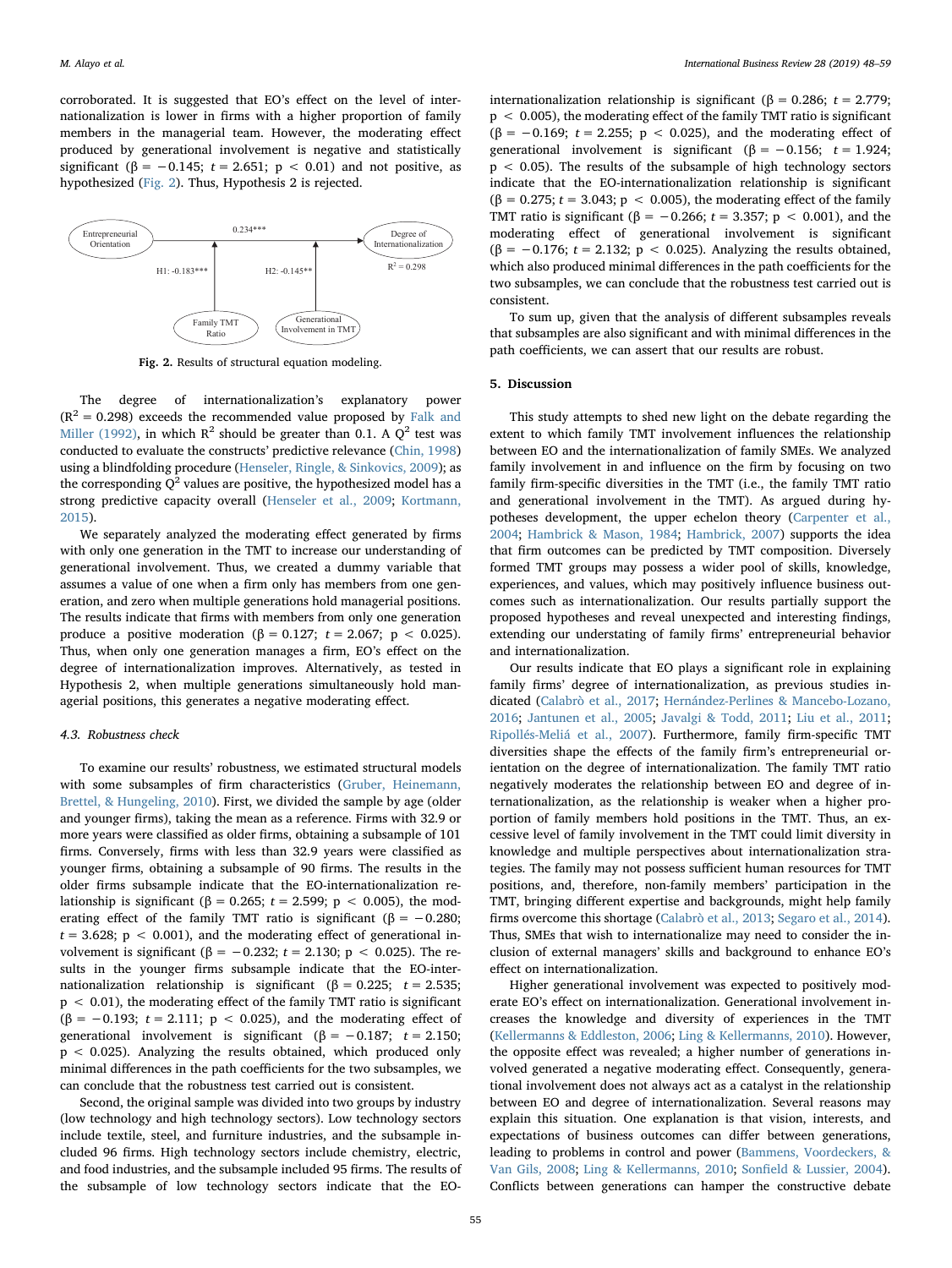promoted by a diverse TMT, hindering the assessment, acceptance, and incorporation of others' ideas ([Sciascia et al., 2013\)](#page-11-8). [Jaw and Lin \(2009\)](#page-10-37) asserted that a heterogeneous TMT may be more creative in solving problems related to foreign markets, but when multiple generations are involved in the decision-making team, this can impede group cooperation and cognitive integration toward a firm's global strategy. Thus, [Chirico et al. \(2011\)](#page-10-45) indicated that persistent conflict affects family firms' entrepreneurial efforts, and, consequently, a participative strategy is crucial to ensure value-creating co-alignment among individuals across generations.

Another explanation for generational involvement's negative effect may rely on managers' different visions and perspectives resulting from their age. Firms with more than one generation involved in management positions may not have gone through a succession process yet, and, thus, senior managers in these firms are likely to be older. Conversely, firms with only one generation might have already gone through a succession process, and, thus, it is expected that these firms' managers will be younger. Previous research indicates that managers' age influences strategic decision-making [\(Herrmann & Datta, 2005](#page-10-66); [Tihanyi et al., 2000](#page-11-11)). Age can indicate the extent of experience, but it can also signal managers' propensity for risk-taking ([Herrmann & Datta,](#page-10-66) [2005\)](#page-10-66). TMT members' age has been negatively associated with high-risk decision-making and with the capacity to analyze new information ([Suárez-Ortega & Álamo-Vera, 2005\)](#page-11-44). However, younger directors are more likely to adopt riskier strategies [\(Hambrick & Mason, 1984](#page-10-16)). Empirical evidence suggests that a lower age of managers is positively related to internationalization strategies ([Fernández-Ortiz & Fuentes-](#page-10-67)[Lombardo, 2009;](#page-10-67) [Herrmann & Datta, 2005;](#page-10-66) [Tihanyi et al., 2000\)](#page-11-11). Thus, it is expected that firms with managers from different generations will have older managers that are likely to be more averse to implement risky strategies such as internationalization. Therefore, generational involvement could negatively affect the relationship between EO and a firm's internationalization.

## 6. Contributions, limitations, and future research

This study contributes to the literature on family firms and management practices in several ways. First, we contribute theoretically to increasing our knowledge of the upper echelons theory by increasing our understanding of two family firm-specific TMT diversities induced by family influence. Although the TMT represents a good way of testing family involvement in the business, previous research has largely overlooked the influence of family involvement in the TMT [\(Kraiczy](#page-10-20) [et al., 2014](#page-10-20); [Sciascia et al., 2013;](#page-11-8) [Segaro et al., 2014\)](#page-11-18). We have focused on the family TMT ratio and generational involvement as two important TMT diversities found only in family firms. These two family firmspecific diversities were previously used to analyze innovation issues in family firms [\(Arzubiaga et al., 2017](#page-9-2); [Kraiczy et al., 2014](#page-10-20)), but not in the relationship between EO and internationalization. Accordingly, we have contributed to enhancing our knowledge of upper echelons theory, distinguishing between the benefits and drawbacks of family firm-specific TMT diversities [\(De Massis et al., 2013\)](#page-10-21). The family's influence plays an important role in strategic decision-making and shapes the existing positive relationship between EO and the firm's degree of internationalization. The diverse formation of TMTs with different expertise, experience, and knowledge may not result always beneficial, as in the case of generational involvement. The expected positive effect was negative. This is an example of how diversity in the TMT can be a double-edged sword. More research is needed to address generational involvement's different implications in strategic decision-making, such as internationalization.

Second, our study contributes to the international business and entrepreneurship literature by increasing knowledge in this joint research field. There has been very little research linking firms' entrepreneurial behaviors and the internationalization of family firms ([Calabrò et al., 2017;](#page-10-2) [Hernández-Perlines et al., 2016](#page-10-4)). However, these

studies do not analyze how the effect of entrepreneurial orientation in internationalization may vary because of family influence. Due to the overlap of owners and managers in family SMEs, these organizations represent an interesting setting, because they can behave differently when making an entrepreneurial strategic decision, such as internationalization. Therefore, future research should extend our knowledge of the entrepreneurial internationalization of family firms.

Third, our research contributes to the emergent research stream of family firm heterogeneity ([Chua et al., 2012;](#page-10-23) [Miller, Minichilli et al.,](#page-11-19) [2013\)](#page-11-19). Family involvement in the TMT can be an important determinant explaining the heterogeneous behaviors of family firms. Our study adds evidence of the significant role of the TMT in important governance dimensions of family firms, which have been previously identified as the most important factors in family firms' heterogeneity [\(Li &](#page-10-24) [Daspit, 2016;](#page-10-24) [Pittino et al., 2018\)](#page-11-20).

Fourth, our study contributes to the research on family SMEs. Family SMEs are the most common type of business, but their process of internationalization has not been deeply developed despite its importance [\(Mitter et al., 2014](#page-11-17); [Segaro et al., 2014\)](#page-11-18). We test our hypotheses with a sample of firms from Spain, a country where almost 90% of firms are considered family firms ([Casillas et al., 2016](#page-10-22)). It should also be interesting to analyze the entrepreneurial internationalization of family firms and its variations due to the influence of family-related factors in other settings.

Our findings have meaningful managerial implications for the effective composition of TMTs, to improve the entrepreneurial international process. It is necessary to enhance our understanding of how the family may (or may not) contribute to family firms' entrepreneurial internationalization. Specifically, our study highlights that the presence of family managers and multiple generations in TMT positions adds more complexity to managerial tasks, hampering the entrepreneurial process in international markets. To alleviate this situation, it could be important to introduce non-family managers into TMTs, because they possess external market knowledge and experiences that can enhance the effect of entrepreneurial orientation in international expansion. Non-family managers can also mitigate problems among family members by adding a more rational perspective to the business. The simultaneous involvement of more than one generation in the TMT may decrease cooperation and increase conflict, which can hinder initiatives for international entrepreneurship because their vision and objectives may not align, causing coordination and control problems. Ownermanagers should carefully assess the benefits of a balanced TMT composition through careful integration of non-family and family members into the business to provide a strong and collaborative relationship.

Although this research provides important insights for the literature it also has some limitations. Empirical data were obtained only from Spanish family SMEs, which makes generalizing our findings difficult, as the results may vary across countries. Thus, more research is needed using data from different countries to verify and generalize our results. On the other hand, this research is based on cross-sectional data, which captures firms' situations at a particular moment, and, thus, causal relationships may be questionable. Future studies could investigate the composition of TMTs and their effect on the EO-internationalization relationship over time in a longitudinal study, to provide additional evidence to test whether the findings are sustained over time. Therefore, future research could address the limitations of this study analyzing data from diverse countries and providing information from different timeframes.

## Acknowledgements

We highly appreciate the financial support received from the Family Business Centre of the University of the Basque Country (UPV/EHU) and the Regional Government of Bizkaia (DFB/BFA). This research has also received financial support from the UPV/ EHU (GIU16/46) and FESIDE. We thank Editor and two reviewers for their helpful comments that greatly improved the manuscript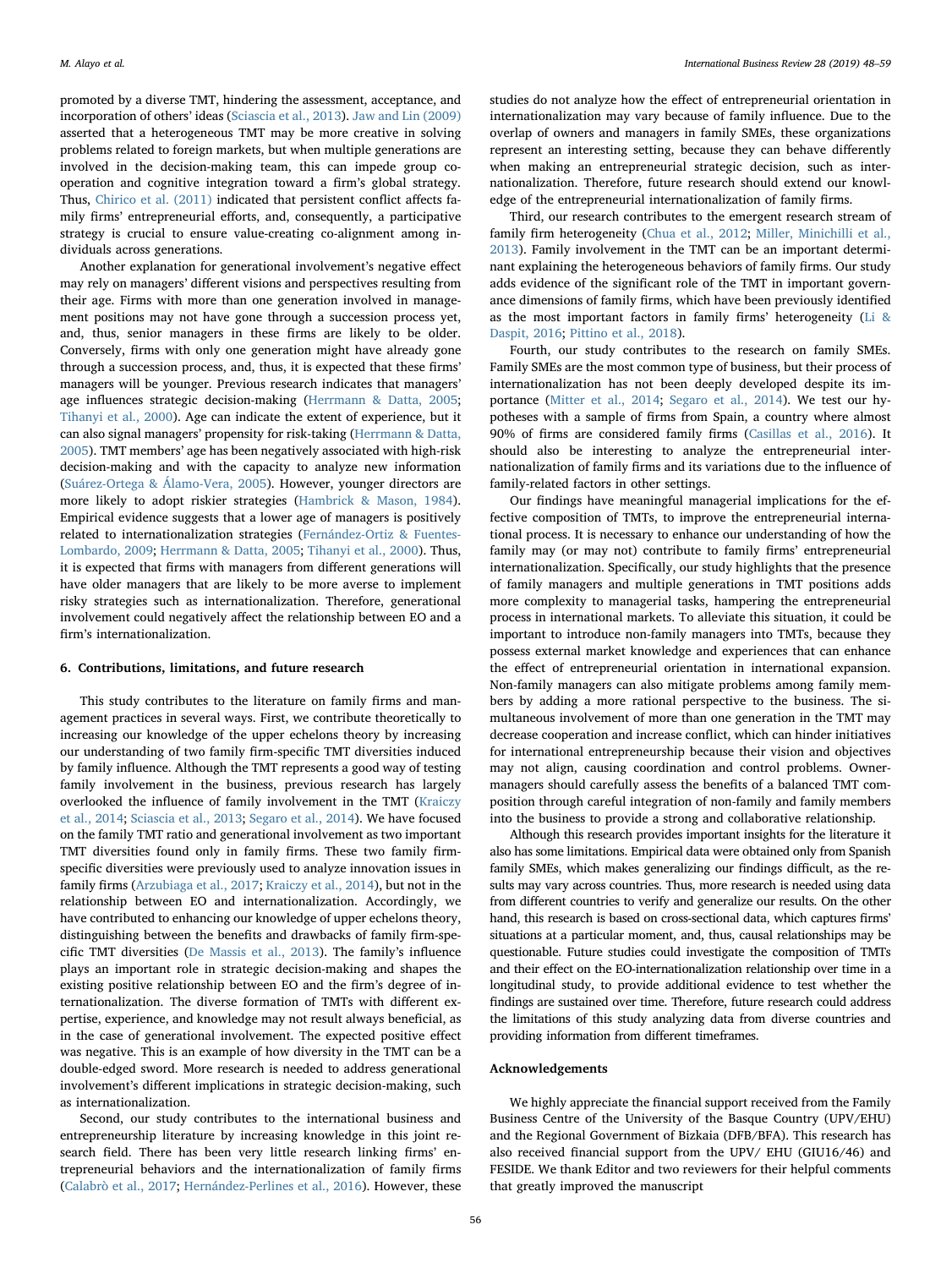#### <span id="page-9-14"></span>Appendix A. Harman's Single-Factor Test

|           | <b>Total Variance Explained</b> |                     |             |                                     |               |             |  |  |  |  |
|-----------|---------------------------------|---------------------|-------------|-------------------------------------|---------------|-------------|--|--|--|--|
|           |                                 | Initial Eigenvalues |             | Extraction Sums of Squared Loadings |               |             |  |  |  |  |
| Component | Total                           | % of Variance       | Cumulative% | Total                               | % of Variance | Cumulative% |  |  |  |  |
| Ŧ         | 4.006                           | 40.062              | 40.062      | 4.006                               | 40.062        | 40.062      |  |  |  |  |
| 2         | 1.605                           | 16.048              | 56.110      |                                     |               |             |  |  |  |  |
| 3         | 1.200                           | 12.002              | 68.113      |                                     |               |             |  |  |  |  |
| 4         | 0.706                           | 7.062               | 75.175      |                                     |               |             |  |  |  |  |
| 5         | 0.668                           | 6.679               | 81.854      |                                     |               |             |  |  |  |  |
| 6         | 0.538                           | 5.376               | 87.229      |                                     |               |             |  |  |  |  |
| 7         | 0.408                           | 4.077               | 91.307      |                                     |               |             |  |  |  |  |
| 8         | 0.339                           | 3.386               | 94.692      |                                     |               |             |  |  |  |  |
| 9         | 0.283                           | 2.826               | 97.518      |                                     |               |             |  |  |  |  |
| 10        | 0.248                           | 2.482               | 100.000     |                                     |               |             |  |  |  |  |

## <span id="page-9-15"></span>Appendix B. Common Method Bias Analysis

|                                |                  |            | Substantive Factor |               | Common Method Factor   |           |               |  |
|--------------------------------|------------------|------------|--------------------|---------------|------------------------|-----------|---------------|--|
| Construct                      | Item             | Loading R1 | Signf. R1          | Loading $R12$ | Loading R <sub>2</sub> | Signf. R2 | Loading $R22$ |  |
| EO - Innovativeness            | EO1              | 0.81       | 21.01              | 0.6626        | 0.13                   | 2.81      | 0.0161        |  |
|                                | EO <sub>2</sub>  | 0.84       | 27.75              | 0.7090        | 0.07                   | 1.46      | 0.0044        |  |
|                                | EO <sub>3</sub>  | 0.86       | 36.86              | 0.7413        | 0.00                   | 0.05      | 0.0000        |  |
| EO - Proactiveness             | EO <sub>4</sub>  | 0.86       | 19.31              | 0.7448        | 0.09                   | 1.60      | 0.0079        |  |
|                                | EO <sub>5</sub>  | 0.90       | 52.40              | 0.8136        | 0.05                   | 0.90      | 0.0024        |  |
| EO - Risk-taking               | EO7              | 0.80       | 18.23              | 0.6336        | 0.06                   | 1.24      | 0.0036        |  |
|                                | EO8              | 0.89       | 34.35              | 0.7921        | 0.05                   | 1.08      | 0.0026        |  |
|                                | EO <sub>9</sub>  | 0.81       | 22.71              | 0.6577        | 0.07                   | 1.72      | 0.0053        |  |
| Degree of Internationalization | DOI1             | 0.91       | 52.75              | 0.8208        | $-0.10$                | 2.24      | 0.0092        |  |
|                                | DOI <sub>2</sub> | 0.90       | 48.97              | 0.8064        | $-0.10$                | 3.22      | 0.0094        |  |
| Average                        |                  |            |                    | 0.7382        |                        |           | 0.0061        |  |
|                                |                  |            |                    | Ratio         |                        |           | 121.08        |  |

## References

- <span id="page-9-19"></span>[Acedo, F. J., & Galán, J. L. \(2011\). Export stimuli revisited: The in](http://refhub.elsevier.com/S0969-5931(17)30649-2/sbref0005)fluence of the char[acteristics of managerial decision makers on international behaviour.](http://refhub.elsevier.com/S0969-5931(17)30649-2/sbref0005) International [Small Business Journal, 29](http://refhub.elsevier.com/S0969-5931(17)30649-2/sbref0005)(6), 648–670.
- <span id="page-9-6"></span>[Aharoni, Y., Tihanyi, L., & Connelly, B. L. \(2011\). Managerial decision-making in inter](http://refhub.elsevier.com/S0969-5931(17)30649-2/sbref0010)national business: A forty-five-year retrospective. [Journal of World Business, 46](http://refhub.elsevier.com/S0969-5931(17)30649-2/sbref0010)(2), 135–[142](http://refhub.elsevier.com/S0969-5931(17)30649-2/sbref0010).
- <span id="page-9-13"></span>[Armstrong, J. S., & Overton, T. S. \(1977\). Estimating non-response bias in mail surveys.](http://refhub.elsevier.com/S0969-5931(17)30649-2/sbref0015) [Journal of Marketing Research, 14](http://refhub.elsevier.com/S0969-5931(17)30649-2/sbref0015)(3), 396–402.
- <span id="page-9-12"></span>[Arosa, B., Iturralde, T., & Maseda, A. \(2010\). Outsiders on the board of directors and](http://refhub.elsevier.com/S0969-5931(17)30649-2/sbref0020) firm [performance: Evidence from Spanish non-listed family](http://refhub.elsevier.com/S0969-5931(17)30649-2/sbref0020) firms. Journal of Family [Business Strategy, 1](http://refhub.elsevier.com/S0969-5931(17)30649-2/sbref0020)(4), 236–245.
- <span id="page-9-9"></span>[Arregle, J. L., Hitt, M. A., Sirmon, D. G., & Very, P. \(2007\). The development of orga](http://refhub.elsevier.com/S0969-5931(17)30649-2/sbref0025)[nizational social capital: Attributes of family](http://refhub.elsevier.com/S0969-5931(17)30649-2/sbref0025) firms. Journal of Management Studies, 44[\(1\), 73](http://refhub.elsevier.com/S0969-5931(17)30649-2/sbref0025)–95.
- <span id="page-9-1"></span>[Arregle, J. L., Naldi, L., Nordqvist, M., & Hitt, M. A. \(2012\). Internationalization of family](http://refhub.elsevier.com/S0969-5931(17)30649-2/sbref0030)controlled firms: A study of the eff[ects of external involvement in governance.](http://refhub.elsevier.com/S0969-5931(17)30649-2/sbref0030) [Entrepreneurship Theory and Practice, 36](http://refhub.elsevier.com/S0969-5931(17)30649-2/sbref0030)(6), 1115–1143.
- <span id="page-9-2"></span>Arzubiaga, U., Maseda, A., & Iturralde, T. (2017). Exploratory and exploitative innovation in family businesses: The moderating role of the family firm image and family involvement in top management. Review of Managerial Science. [https://doi.org/10.](https://doi.org/10.1007/s11846-017-0239-y) [1007/s11846-017-0239-y](https://doi.org/10.1007/s11846-017-0239-y) in press.
- <span id="page-9-17"></span>[Arzubiaga, U., Iturralde, T., Maseda, M., & Kotlar, J. \(2018\). Entrepreneurial orientation](http://refhub.elsevier.com/S0969-5931(17)30649-2/sbref0040) and fi[rm performance in family SMEs: The moderating e](http://refhub.elsevier.com/S0969-5931(17)30649-2/sbref0040)ffects of family, women, and [strategic involvement in the board of directors.](http://refhub.elsevier.com/S0969-5931(17)30649-2/sbref0040) International Entrepreneurship and [Management Journal, 14](http://refhub.elsevier.com/S0969-5931(17)30649-2/sbref0040)(1), 217–244.
- <span id="page-9-11"></span>[Astrachan, J. H., & Shanker, M. C. \(2003\). Family businesses](http://refhub.elsevier.com/S0969-5931(17)30649-2/sbref0045)' contribution to the U.S. economy: A closer look. [Family Business Review, 16](http://refhub.elsevier.com/S0969-5931(17)30649-2/sbref0045)(3), 211–219.
- <span id="page-9-21"></span>[Bammens, Y., Voordeckers, W., & Van Gils, A. \(2008\). Boards of directors in family](http://refhub.elsevier.com/S0969-5931(17)30649-2/sbref0050) firms: A generational perspective. [Small Business Economics, 31](http://refhub.elsevier.com/S0969-5931(17)30649-2/sbref0050)(2), 163–180.
- <span id="page-9-20"></span>[Barclay, D., Higgins, C., & Thompsom, R. \(1995\). The partial least squares \(PLS\) approach](http://refhub.elsevier.com/S0969-5931(17)30649-2/sbref0055) [to causal modelling: Personal computer adoption and use as an illustration.](http://refhub.elsevier.com/S0969-5931(17)30649-2/sbref0055) [Technology](http://refhub.elsevier.com/S0969-5931(17)30649-2/sbref0055) Studies, 2(2), 285–309.
- <span id="page-9-4"></span>[Basco, R., & Voordeckers, W. \(2015\). The relationship between the board of directors and](http://refhub.elsevier.com/S0969-5931(17)30649-2/sbref0060) firm performance in private family fi[rms: A test of the demographic versus behavioral](http://refhub.elsevier.com/S0969-5931(17)30649-2/sbref0060) approach. [Journal of Management and Organization, 21](http://refhub.elsevier.com/S0969-5931(17)30649-2/sbref0060)(4), 411–435.
- <span id="page-9-7"></span>Beckman, C. M. (2006). The infl[uence of founding team company a](http://refhub.elsevier.com/S0969-5931(17)30649-2/sbref0065)ffiliations on firm behavior. [Academy of Management Journal, 49](http://refhub.elsevier.com/S0969-5931(17)30649-2/sbref0065)(4), 741–758.
- <span id="page-9-18"></span>Bhaumik, S. K., Driffi[eld, N., & Pal, S. \(2010\). Does ownership structure of emerging](http://refhub.elsevier.com/S0969-5931(17)30649-2/sbref0070)market firms aff[ect their outward FDI? The case of the Indian automotive and](http://refhub.elsevier.com/S0969-5931(17)30649-2/sbref0070) pharmaceutical sectors. [Journal of International Business Studies, 41](http://refhub.elsevier.com/S0969-5931(17)30649-2/sbref0070)(3), 437–450.
- <span id="page-9-0"></span>[Boellis, A., Mariotti, S., Minichilli, A., & Piscitello, L. \(2016\). Family involvement and](http://refhub.elsevier.com/S0969-5931(17)30649-2/sbref0075) firms' [establishment mode choice in foreign markets.](http://refhub.elsevier.com/S0969-5931(17)30649-2/sbref0075) Journal of International Business [Studies, 47](http://refhub.elsevier.com/S0969-5931(17)30649-2/sbref0075)(8), 929–950.
- <span id="page-9-5"></span>[Botero, I. C., Thomas, J. B., Graves, C., & Fediuk, T. A. \(2013\). Understanding multiple](http://refhub.elsevier.com/S0969-5931(17)30649-2/sbref0080) family fi[rm identities: An exploration of the communicated identity in of](http://refhub.elsevier.com/S0969-5931(17)30649-2/sbref0080)ficial websites. [Journal of Family Business Strategy, 4](http://refhub.elsevier.com/S0969-5931(17)30649-2/sbref0080)(1), 12–21.
- <span id="page-9-3"></span>[Brouthers, K. D., Nakos, G., & Dimitratos, P. \(2015\). SME entrepreneurial orientation,](http://refhub.elsevier.com/S0969-5931(17)30649-2/sbref0085) [international performance, and the moderating role of strategic alliances.](http://refhub.elsevier.com/S0969-5931(17)30649-2/sbref0085) [Entrepreneurship Theory and Practice, 39](http://refhub.elsevier.com/S0969-5931(17)30649-2/sbref0085)(5), 1161–1187.
- <span id="page-9-8"></span>[Bunderson, J. S. \(2003\). Team member functional background and involvement in](http://refhub.elsevier.com/S0969-5931(17)30649-2/sbref0090) management teams: Direct eff[ects and the moderating role of power centralization.](http://refhub.elsevier.com/S0969-5931(17)30649-2/sbref0090) [Academy of Management Journal, 46](http://refhub.elsevier.com/S0969-5931(17)30649-2/sbref0090)(4), 458–474.
- <span id="page-9-16"></span>[Calabrò, A., & Mussolino, D. \(2013\). How do boards of directors contribute to family SME](http://refhub.elsevier.com/S0969-5931(17)30649-2/sbref0095) [export intensity? The role of formal and informal governance mechanisms.](http://refhub.elsevier.com/S0969-5931(17)30649-2/sbref0095) Journal of [Management & Governance, 17](http://refhub.elsevier.com/S0969-5931(17)30649-2/sbref0095)(2), 363–403.
- <span id="page-9-10"></span>[Calabrò, A., Brogi, M., & Torchia, M. \(2016\). What does really matter in the inter](http://refhub.elsevier.com/S0969-5931(17)30649-2/sbref0100)[nationalization of small and medium-sized family businesses?](http://refhub.elsevier.com/S0969-5931(17)30649-2/sbref0100) Journal of Small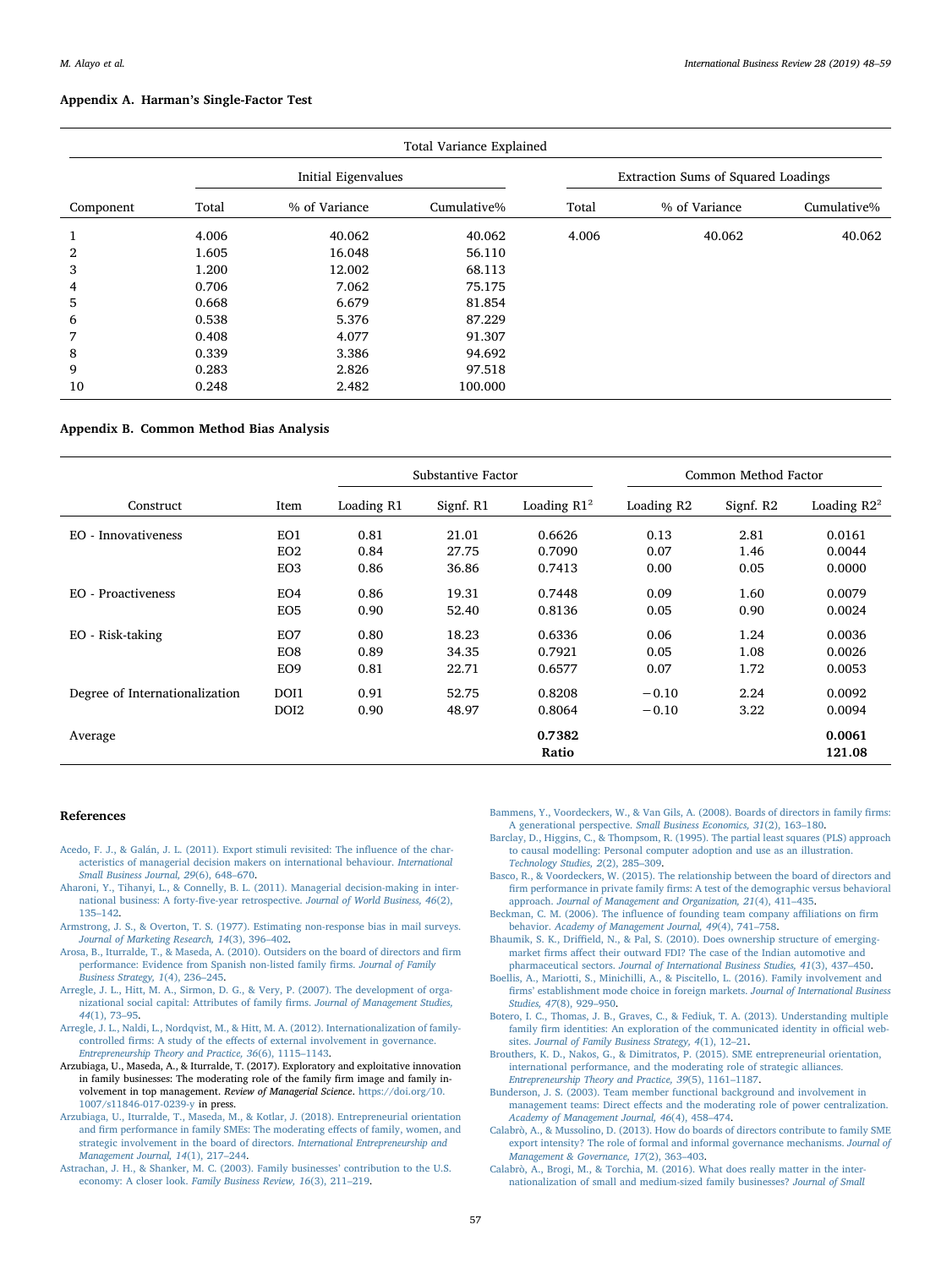[Business Management, 54](http://refhub.elsevier.com/S0969-5931(17)30649-2/sbref0100)(2), 679–696.

- <span id="page-10-2"></span>[Calabrò, A., Campopiano, G., Basco, R., & Pukkal, T. \(2017\). Governance structure and](http://refhub.elsevier.com/S0969-5931(17)30649-2/sbref0105) internationalization of family-controlled fi[rms: The mediating role of international](http://refhub.elsevier.com/S0969-5931(17)30649-2/sbref0105) entrepreneurial orientation. [European Journal of Management, 35](http://refhub.elsevier.com/S0969-5931(17)30649-2/sbref0105)(2), 238–248.
- <span id="page-10-11"></span>[Calabrò, A., Torchia, M., Pukkal, T., & Mussolino, D. \(2013\). The in](http://refhub.elsevier.com/S0969-5931(17)30649-2/sbref0110)fluence of ownership [structure and board strategic involvement on international sales: The moderating](http://refhub.elsevier.com/S0969-5931(17)30649-2/sbref0110) effect of family involvement. [International Business Review, 22](http://refhub.elsevier.com/S0969-5931(17)30649-2/sbref0110)(3), 509–523.
- <span id="page-10-50"></span>[Campbell, D. T., & Fiske, D. W. \(1959\). Convergent and discriminant validation by the](http://refhub.elsevier.com/S0969-5931(17)30649-2/sbref0115) [multitrait-multimethod matrix.](http://refhub.elsevier.com/S0969-5931(17)30649-2/sbref0115) Psychological Bulletin, 56(2), 81–105.
- <span id="page-10-19"></span>[Cannella, A. A., Park, J., & Lee, H. \(2008\). Top management team functional background](http://refhub.elsevier.com/S0969-5931(17)30649-2/sbref0120) diversity and fi[rm performance: Examining the roles of team member collocation and](http://refhub.elsevier.com/S0969-5931(17)30649-2/sbref0120) environmental uncertainty. [Academy of Management Journal, 51](http://refhub.elsevier.com/S0969-5931(17)30649-2/sbref0120)(4), 197–237.
- <span id="page-10-59"></span>[Carmines, E. G., & Zeller, R. A. \(1979\).](http://refhub.elsevier.com/S0969-5931(17)30649-2/sbref0125) Reliability and validity assessment. Thousand Oaks, [CA: SAGE Publications](http://refhub.elsevier.com/S0969-5931(17)30649-2/sbref0125).
- <span id="page-10-15"></span>[Carpenter, M. A., Geletkanycz, M. A., & Sanders, W. G. \(2004\). Upper echelons research](http://refhub.elsevier.com/S0969-5931(17)30649-2/sbref0130) [revisited: Antecedents, elements, and consequences of top management team com](http://refhub.elsevier.com/S0969-5931(17)30649-2/sbref0130)position. [Journal of Management, 30](http://refhub.elsevier.com/S0969-5931(17)30649-2/sbref0130)(6), 749–778.
- <span id="page-10-48"></span>[Casillas, J. C., Moreno, A. M., & Barbero, J. L. \(2011\). Entrepreneurial orientation of](http://refhub.elsevier.com/S0969-5931(17)30649-2/sbref0135) family fi[rms: Family and environmental dimensions.](http://refhub.elsevier.com/S0969-5931(17)30649-2/sbref0135) Journal of Family Business [Strategy, 2](http://refhub.elsevier.com/S0969-5931(17)30649-2/sbref0135)(6), 90–100.
- <span id="page-10-22"></span>[Casillas, J. C., López, M. C., Meroño, A., Pons, A., & Baiges, R. \(2016\).](http://refhub.elsevier.com/S0969-5931(17)30649-2/sbref0140) La empresa familiar en España. [Instituto de Empresa Familiar](http://refhub.elsevier.com/S0969-5931(17)30649-2/sbref0140).
- <span id="page-10-12"></span>[Cerrato, D., & Piva, M. \(2012\). The internationalization of small and medium-sized en](http://refhub.elsevier.com/S0969-5931(17)30649-2/sbref0145)terprises: The eff[ect of family management, human capital and foreign ownership.](http://refhub.elsevier.com/S0969-5931(17)30649-2/sbref0145) [Journal of Management and Governance, 16](http://refhub.elsevier.com/S0969-5931(17)30649-2/sbref0145)(4), 617–644.
- <span id="page-10-56"></span>[Chen, H. L., Hsu, W. T., & Chang, C. Y. \(2014\). Family ownership, institutional ownership,](http://refhub.elsevier.com/S0969-5931(17)30649-2/sbref0150) and internationalization of SMEs. [Journal of Small Business Management, 52](http://refhub.elsevier.com/S0969-5931(17)30649-2/sbref0150)(4), 771–[789](http://refhub.elsevier.com/S0969-5931(17)30649-2/sbref0150).
- <span id="page-10-57"></span>[Chin, W. \(1998\). Issues and opinion on structural equation modeling.](http://refhub.elsevier.com/S0969-5931(17)30649-2/sbref0155) Management [Information Systems Quarterly, 22](http://refhub.elsevier.com/S0969-5931(17)30649-2/sbref0155)(1).
- <span id="page-10-45"></span>[Chirico, F., Sirmon, D. G., Sciascia, S., & Mazzola, P. \(2011\). Resource orchestration in](http://refhub.elsevier.com/S0969-5931(17)30649-2/sbref0160) family fi[rms: Investigating how entrepreneurial orientation, generational involve](http://refhub.elsevier.com/S0969-5931(17)30649-2/sbref0160)[ment, and participative strategy a](http://refhub.elsevier.com/S0969-5931(17)30649-2/sbref0160)ffect performance. Strategic Entrepreneurship Journal, 5[\(4\), 307](http://refhub.elsevier.com/S0969-5931(17)30649-2/sbref0160)–326.
- <span id="page-10-8"></span>[Chrisman, J. J., Chua, J. H., & Steier, L. \(2005\). Sources and consequences of distinctive](http://refhub.elsevier.com/S0969-5931(17)30649-2/sbref0165) familiness: An introduction. [Entrepreneurship Theory and Practice, 29](http://refhub.elsevier.com/S0969-5931(17)30649-2/sbref0165)(3), 237–247.
- <span id="page-10-49"></span>[Chua, J. H., Chrisman, J. J., & Sharma, P. \(1999\). De](http://refhub.elsevier.com/S0969-5931(17)30649-2/sbref0170)fining the family business by behavior. [Entrepreneurship Theory and Practice, 23](http://refhub.elsevier.com/S0969-5931(17)30649-2/sbref0170)(4), 331–338.
- <span id="page-10-41"></span>[Chua, J. H., Chrisman, J. J., & Sharma, P. \(2003\). Succession and nonsuccession concerns](http://refhub.elsevier.com/S0969-5931(17)30649-2/sbref0175) of family fi[rms and agency relationships with nonfamily managers.](http://refhub.elsevier.com/S0969-5931(17)30649-2/sbref0175) Family Business [Review, 16](http://refhub.elsevier.com/S0969-5931(17)30649-2/sbref0175)(2), 89–107.
- <span id="page-10-23"></span>[Chua, J. H., Chrisman, J. J., Steier, L. P., & Rau, S. B. \(2012\). Sources of heterogeneity in](http://refhub.elsevier.com/S0969-5931(17)30649-2/sbref0180) family firms: An introduction. [Entrepreneurship Theory and Practice, 36](http://refhub.elsevier.com/S0969-5931(17)30649-2/sbref0180)(6), [1103](http://refhub.elsevier.com/S0969-5931(17)30649-2/sbref0180)–1113.
- <span id="page-10-47"></span>[Claver, E., Rienda, L., & Quer, D. \(2007\). The internationalisation process in family](http://refhub.elsevier.com/S0969-5931(17)30649-2/sbref0185) firms: Choice of market entry strategies. [Journal of General Management, 33](http://refhub.elsevier.com/S0969-5931(17)30649-2/sbref0185)(1), 1–14.
- <span id="page-10-13"></span>[Claver, E., Rienda, L., & Quer, D. \(2008\). Family](http://refhub.elsevier.com/S0969-5931(17)30649-2/sbref0190) firms' risk perception: Empirical evi[dence on the internationalization process.](http://refhub.elsevier.com/S0969-5931(17)30649-2/sbref0190) Journal of Small Business and Enterprise [Development, 15](http://refhub.elsevier.com/S0969-5931(17)30649-2/sbref0190)(3), 457–471.
- <span id="page-10-44"></span>[Claver, E., Rienda, L., & Quer, D. \(2009\). Family](http://refhub.elsevier.com/S0969-5931(17)30649-2/sbref0195) firms' international commitment: The infl[uence of family-related factors.](http://refhub.elsevier.com/S0969-5931(17)30649-2/sbref0195) Family Business Review, 22(2), 125–135.
- <span id="page-10-27"></span>[Covin, J. G., & Miller, D. \(2014\). International entrepreneurial orientation: Conceptual](http://refhub.elsevier.com/S0969-5931(17)30649-2/sbref0200) [considerations, research themes, measurement issues, and future research directions.](http://refhub.elsevier.com/S0969-5931(17)30649-2/sbref0200) [Entrepreneurship Theory and Practice, 38](http://refhub.elsevier.com/S0969-5931(17)30649-2/sbref0200)(1), 11–44.
- <span id="page-10-54"></span>[Covin, J. G., & Slevin, D. P. \(1989\). Strategic management of small](http://refhub.elsevier.com/S0969-5931(17)30649-2/sbref0205) firms in hostile and benign environments. [Strategic Management Journal, 10](http://refhub.elsevier.com/S0969-5931(17)30649-2/sbref0205)(1), 75–87.
- <span id="page-10-26"></span>[Covin, J. G., & Slevin, D. P. \(1991\). A conceptual model of entrepreneurship as](http://refhub.elsevier.com/S0969-5931(17)30649-2/sbref0210) firm behavior. [Entrepreneurship Theory and Practice, 16](http://refhub.elsevier.com/S0969-5931(17)30649-2/sbref0210)(1), 7–26.
- <span id="page-10-25"></span>[Covin, J. G., & Wales, W. J. \(2012\). The measurement of entrepreneurial orientation.](http://refhub.elsevier.com/S0969-5931(17)30649-2/sbref0215) [Entrepreneurship Theory and Practice, 36](http://refhub.elsevier.com/S0969-5931(17)30649-2/sbref0215)(4), 677–702.
- <span id="page-10-40"></span>[Cruz, C., & Nordqvist, M. \(2012\). Entrepreneurial orientation in family](http://refhub.elsevier.com/S0969-5931(17)30649-2/sbref0220) firms: A generational perspective. [Small Business Economics, 38](http://refhub.elsevier.com/S0969-5931(17)30649-2/sbref0220)(1), 33–49.
- <span id="page-10-38"></span>[Dahlin, K. B., Weingart, L. R., & Hinds, P. J. \(2005\). Team diversity and information use.](http://refhub.elsevier.com/S0969-5931(17)30649-2/sbref0225) [Academy of Management Journal, 48](http://refhub.elsevier.com/S0969-5931(17)30649-2/sbref0225)(6), 1107–1123.
- <span id="page-10-21"></span>[De Massis, A., Kotlar, J., Campopiano, G., & Cassia, L. \(2013\). Dispersion of family](http://refhub.elsevier.com/S0969-5931(17)30649-2/sbref0230) [ownership and the performance of small-to-medium size private family](http://refhub.elsevier.com/S0969-5931(17)30649-2/sbref0230) firms. Journal [of Family Business Strategy, 4](http://refhub.elsevier.com/S0969-5931(17)30649-2/sbref0230)(3), 166–175.
- <span id="page-10-36"></span>[De Massis, A., Kotlar, J., Campopiano, G., & Cassia, L. \(2015\). The impact of family in](http://refhub.elsevier.com/S0969-5931(17)30649-2/sbref0235)volvement on SMEs' [performance: Theory and evidence.](http://refhub.elsevier.com/S0969-5931(17)30649-2/sbref0235) Journal of Small Business [Management, 53](http://refhub.elsevier.com/S0969-5931(17)30649-2/sbref0235)(4), 924–948.
- <span id="page-10-10"></span>[Deephouse, D. L., & Jaskiewicz, P. \(2013\). Do family](http://refhub.elsevier.com/S0969-5931(17)30649-2/sbref0240) firms have better reputations than non-family-fi[rms? An integration of socioemotional wealth and social identity the](http://refhub.elsevier.com/S0969-5931(17)30649-2/sbref0240)ories. [Journal of Management Studies, 50](http://refhub.elsevier.com/S0969-5931(17)30649-2/sbref0240)(3), 337–360.
- <span id="page-10-30"></span>[Dimitratos, P., Lioukas, S., & Carter, S. \(2004\). The relationship between entrepreneur](http://refhub.elsevier.com/S0969-5931(17)30649-2/sbref0245)[ship and international performance: The importance of domestic environment.](http://refhub.elsevier.com/S0969-5931(17)30649-2/sbref0245) [International Business Review, 13](http://refhub.elsevier.com/S0969-5931(17)30649-2/sbref0245)(1), 19–41.
- <span id="page-10-60"></span>[Doll, W. J., Xia, W., & Torkzadeh, G. \(1994\). A con](http://refhub.elsevier.com/S0969-5931(17)30649-2/sbref0250)firmatory factor analysis of the enduser computing satisfaction instrument. [Management Information Systems Quarterly,](http://refhub.elsevier.com/S0969-5931(17)30649-2/sbref0250) 18[\(4\), 453](http://refhub.elsevier.com/S0969-5931(17)30649-2/sbref0250)–461.
- <span id="page-10-63"></span>[Falk, R. F., & Miller, N. B. \(1992\).](http://refhub.elsevier.com/S0969-5931(17)30649-2/sbref0255) A primer for soft modeling. Akron, OH: University Akron [Press.](http://refhub.elsevier.com/S0969-5931(17)30649-2/sbref0255)
- <span id="page-10-32"></span>[Fernández, Z., & Nieto, M. J. \(2005\). Internationalization strategy of small and medium](http://refhub.elsevier.com/S0969-5931(17)30649-2/sbref0260)[sized family businesses: Some in](http://refhub.elsevier.com/S0969-5931(17)30649-2/sbref0260)fluential factors. Family Business Review, 18(1), 77–[89](http://refhub.elsevier.com/S0969-5931(17)30649-2/sbref0260). [Fernández, Z., & Nieto, M. J. \(2006\). Impact of ownership on the international involve-](http://refhub.elsevier.com/S0969-5931(17)30649-2/sbref0265)
- <span id="page-10-7"></span>ment of SMEs. [Journal of International Business Studies, 37](http://refhub.elsevier.com/S0969-5931(17)30649-2/sbref0265)(3), 340–351.
- <span id="page-10-14"></span>[Fernández-Olmos, M., Gargallo-Castel, A., & Giner-Bagües, E. \(2016\). Internationalisation](http://refhub.elsevier.com/S0969-5931(17)30649-2/sbref0270) [and performance in Spanish family SMES: The W-curve.](http://refhub.elsevier.com/S0969-5931(17)30649-2/sbref0270) BRQ Business Research [Quarterly, 19](http://refhub.elsevier.com/S0969-5931(17)30649-2/sbref0270)(2), 122–136.
- <span id="page-10-67"></span>[Fernández-Ortiz, R., & Fuentes-Lombardo, G. \(2009\). In](http://refhub.elsevier.com/S0969-5931(17)30649-2/sbref0275)fluence of the capacities of top management [on the internationalization of SMEs.](http://refhub.elsevier.com/S0969-5931(17)30649-2/sbref0275) Entrepreneurship & Regional [Development, 21](http://refhub.elsevier.com/S0969-5931(17)30649-2/sbref0275)(2), 131–154.
- <span id="page-10-29"></span>[Fletcher, D. \(2004\). International entrepreneurship and the small business.](http://refhub.elsevier.com/S0969-5931(17)30649-2/sbref0280) [Entrepreneurship & Regional Development, 16](http://refhub.elsevier.com/S0969-5931(17)30649-2/sbref0280)(4), 289–305.
- <span id="page-10-61"></span>[Fornell, C., & Larcker, D. F. \(1981\). Structural equation models with unobservable vari](http://refhub.elsevier.com/S0969-5931(17)30649-2/sbref0285)[ables and measurement error: Algebra and statistics.](http://refhub.elsevier.com/S0969-5931(17)30649-2/sbref0285) Journal of Marketing Research, 18[\(3\), 382](http://refhub.elsevier.com/S0969-5931(17)30649-2/sbref0285)–388.
- <span id="page-10-6"></span>[Graves, C., & Thomas, J. \(2006\). Internationalization of Australian family businesses: A](http://refhub.elsevier.com/S0969-5931(17)30649-2/sbref0290) [managerial capabilities perspective.](http://refhub.elsevier.com/S0969-5931(17)30649-2/sbref0290) Family Business Review, 19(3), 207–224.
- <span id="page-10-65"></span>[Gruber, M., Heinemann, F., Brettel, M., & Hungeling, S. \(2010\). Con](http://refhub.elsevier.com/S0969-5931(17)30649-2/sbref0295)figurations of re[sources and capabilities and their performance implications: An exploratory study on](http://refhub.elsevier.com/S0969-5931(17)30649-2/sbref0295) technology ventures. [Strategic Management Journal, 31](http://refhub.elsevier.com/S0969-5931(17)30649-2/sbref0295)(12), 1337–1356.
- <span id="page-10-42"></span>[Gupta, A. K., Smith, K. G., & Shalley, C. E. \(2006\). The interplay between exploration and](http://refhub.elsevier.com/S0969-5931(17)30649-2/sbref0300) exploitation. [Academy of Management Journal, 49](http://refhub.elsevier.com/S0969-5931(17)30649-2/sbref0300)(4), 693–706.
- <span id="page-10-62"></span>[Hair, J. F., Hult, G. T. M., Ringle, C. M., & Sarstedt, M. \(2014\).](http://refhub.elsevier.com/S0969-5931(17)30649-2/sbref0305) A primer on partial least [squares structural equation modeling \(PLS-SEM\).](http://refhub.elsevier.com/S0969-5931(17)30649-2/sbref0305) Thousand Oaks, CA: Sage.
- <span id="page-10-17"></span>[Hambrick, D. C. \(2007\). Upper echelons theory: An update.](http://refhub.elsevier.com/S0969-5931(17)30649-2/sbref0310) Academy of Management [Review, 32](http://refhub.elsevier.com/S0969-5931(17)30649-2/sbref0310)(2), 334–343.
- <span id="page-10-16"></span>[Hambrick, D. C., & Mason, P. A. \(1984\). Upper echelons: The organization as a re](http://refhub.elsevier.com/S0969-5931(17)30649-2/sbref0315)flection of its top managers. [Academy of Management Review, 9](http://refhub.elsevier.com/S0969-5931(17)30649-2/sbref0315)(2), 193–206.
- <span id="page-10-64"></span><span id="page-10-52"></span>Harmann, H. H. (1967). Modern factor analysis. [Chicago: University of Chicago Press.](http://refhub.elsevier.com/S0969-5931(17)30649-2/sbref0320) [Henseler, J., Ringle, C. M., & Sinkovics, R. R. \(2009\). The use of partial least squares path](http://refhub.elsevier.com/S0969-5931(17)30649-2/sbref0325) modeling in international marketing. [Advances in International Marketing, 20](http://refhub.elsevier.com/S0969-5931(17)30649-2/sbref0325), 277–[319](http://refhub.elsevier.com/S0969-5931(17)30649-2/sbref0325).
- <span id="page-10-3"></span>[Hernández-Perlines, F., & Mancebo-Lozano, E. \(2016\). Conditional mediation of compe](http://refhub.elsevier.com/S0969-5931(17)30649-2/sbref0330)[titive strategy and environment in international entrepreneurial orientation of family](http://refhub.elsevier.com/S0969-5931(17)30649-2/sbref0330) businesses. [European Journal of Family Business, 6](http://refhub.elsevier.com/S0969-5931(17)30649-2/sbref0330), 86–98.
- <span id="page-10-4"></span>[Hernández-Perlines, F., Moreno-García, J., & Yañez-Araque, B. \(2016\). The mediating](http://refhub.elsevier.com/S0969-5931(17)30649-2/sbref0335) [role of competitive strategy in international entrepreneurial orientation.](http://refhub.elsevier.com/S0969-5931(17)30649-2/sbref0335) Journal of [Business Research, 69](http://refhub.elsevier.com/S0969-5931(17)30649-2/sbref0335)(11), 5383–5389.
- <span id="page-10-66"></span>[Herrmann, P., & Datta, D. K. \(2005\). Relationships between top management team](http://refhub.elsevier.com/S0969-5931(17)30649-2/sbref0340) [characteristics and international diversi](http://refhub.elsevier.com/S0969-5931(17)30649-2/sbref0340)fication: An empirical investigation. British [Journal of Management, 16](http://refhub.elsevier.com/S0969-5931(17)30649-2/sbref0340)(1), 69–78.
- <span id="page-10-18"></span>Hiebl, [M. R. W. \(2014\). Upper echelons theory in management accounting and control](http://refhub.elsevier.com/S0969-5931(17)30649-2/sbref0345) research. [Journal of Management Control, 24](http://refhub.elsevier.com/S0969-5931(17)30649-2/sbref0345)(3), 223–240.
- <span id="page-10-5"></span>[Hiebl, M. R. W., Quinn, M., Craig, J. B., & Moores, K. \(2018\). Management control in](http://refhub.elsevier.com/S0969-5931(17)30649-2/sbref0350) family firms: A guest editorial. [Journal of Management Control, 28](http://refhub.elsevier.com/S0969-5931(17)30649-2/sbref0350)(4), 377–381.
- <span id="page-10-43"></span>[Hsu, W. T., Chen, H. L., & Cheng, C. Y. \(2013\). Internationalization and](http://refhub.elsevier.com/S0969-5931(17)30649-2/sbref0355) firm performance of SMEs: The moderating effects of CEO attributes. [Journal of World Business, 48](http://refhub.elsevier.com/S0969-5931(17)30649-2/sbref0355)(1), 1–[12.](http://refhub.elsevier.com/S0969-5931(17)30649-2/sbref0355)
- <span id="page-10-58"></span>[Hulland, J. \(1999\). Use of partial least squares \(PLS\) in strategic management research: A](http://refhub.elsevier.com/S0969-5931(17)30649-2/sbref0360) review of four recent studies. [Strategic Management Journal, 20](http://refhub.elsevier.com/S0969-5931(17)30649-2/sbref0360)(2), 195–204.
- <span id="page-10-34"></span>Huse, M. (2007). [Boards, governance and value creation: The human side of corporate gov](http://refhub.elsevier.com/S0969-5931(17)30649-2/sbref0365)ernance. [Cambridge University Press.](http://refhub.elsevier.com/S0969-5931(17)30649-2/sbref0365)
- <span id="page-10-35"></span>[Institute for Family Business \(2016\).](http://refhub.elsevier.com/S0969-5931(17)30649-2/sbref0370) Family business entrepreneurship. IFB Research [Foundation Report.](http://refhub.elsevier.com/S0969-5931(17)30649-2/sbref0370)
- <span id="page-10-0"></span>[Jantunen, A., Puumalainen, K., Saarenketo, S., & Kyläheiko, K. \(2005\). Entrepreneurial](http://refhub.elsevier.com/S0969-5931(17)30649-2/sbref0375) [orientation, dynamic capabilities and international performance.](http://refhub.elsevier.com/S0969-5931(17)30649-2/sbref0375) Journal of [International Entrepreneurship, 3](http://refhub.elsevier.com/S0969-5931(17)30649-2/sbref0375)(3), 223–243.
- <span id="page-10-55"></span>Jarvis, C. B., MacKenzie, S. B., & Podsakoff[, P. M. \(2003\). A critical review of construct](http://refhub.elsevier.com/S0969-5931(17)30649-2/sbref0380) [indicators and measurement model misspeci](http://refhub.elsevier.com/S0969-5931(17)30649-2/sbref0380)fication in marketing and consumer research. [Journal of Consumer Research, 30](http://refhub.elsevier.com/S0969-5931(17)30649-2/sbref0380)(2), 199–218.
- <span id="page-10-1"></span>[Javalgi, R. G., & Todd, P. R. \(2011\). Entrepreneurial orientation, management commit](http://refhub.elsevier.com/S0969-5931(17)30649-2/sbref0385)[ment, and human capital: The internationalization of SMEs in India.](http://refhub.elsevier.com/S0969-5931(17)30649-2/sbref0385) Journal of [Business Research, 64](http://refhub.elsevier.com/S0969-5931(17)30649-2/sbref0385)(9), 1004–1010.
- <span id="page-10-37"></span>[Jaw, Y. L., & Lin, W. T. \(2009\). Corporate elite characteristics and](http://refhub.elsevier.com/S0969-5931(17)30649-2/sbref0390) firm's inter[nationalization: CEO-level and TMT-level roles.](http://refhub.elsevier.com/S0969-5931(17)30649-2/sbref0390) The International Journal of Human [Resource Management, 20](http://refhub.elsevier.com/S0969-5931(17)30649-2/sbref0390)(1), 220–233.
- <span id="page-10-28"></span>[Jones, M. V., & Coviello, N. E. \(2005\). Internationalisation: Conceptualising an en](http://refhub.elsevier.com/S0969-5931(17)30649-2/sbref0395)[trepreneurial process of behaviour in time.](http://refhub.elsevier.com/S0969-5931(17)30649-2/sbref0395) Journal of International Business Studies, 36[\(3\), 284](http://refhub.elsevier.com/S0969-5931(17)30649-2/sbref0395)–303.
- <span id="page-10-39"></span>[Joshi, A., & Roh, H. \(2009\). The role of context in work team diversity research: A meta](http://refhub.elsevier.com/S0969-5931(17)30649-2/sbref0400)analytic review. [Academy of Management Journal, 52](http://refhub.elsevier.com/S0969-5931(17)30649-2/sbref0400)(3), 599–627.
- <span id="page-10-31"></span>Kellermanns, [F. W., & Eddleston, K. A. \(2006\). Corporate entrepreneurship in family](http://refhub.elsevier.com/S0969-5931(17)30649-2/sbref0405) firms: A family perspective. [Entrepreneurship Theory and Practice, 30](http://refhub.elsevier.com/S0969-5931(17)30649-2/sbref0405)(6), 809–830.
- <span id="page-10-46"></span>[Kellermanns, F. W., Eddleston, K. A., Barnett, T., & Pearson, A. \(2008\). An exploratory](http://refhub.elsevier.com/S0969-5931(17)30649-2/sbref0410) [study of family member characteristics and involvement: E](http://refhub.elsevier.com/S0969-5931(17)30649-2/sbref0410)ffects on entrepreneurial behavior in the family firm. [Family Business Review, 21](http://refhub.elsevier.com/S0969-5931(17)30649-2/sbref0410)(1), 1–14.
- <span id="page-10-9"></span>[Kellermanns, F. W., Eddleston, K. A., Sarathy, R., & Murphy, F. \(2012\). Innovativeness in](http://refhub.elsevier.com/S0969-5931(17)30649-2/sbref0415) family firms: A family influence perspective. [Small Business Economics, 38](http://refhub.elsevier.com/S0969-5931(17)30649-2/sbref0415)(1), 85–101. [Kontinen, T., & Ojala, A. \(2010\). The internationalization of family businesses: A review](http://refhub.elsevier.com/S0969-5931(17)30649-2/sbref0420)
- <span id="page-10-33"></span>of extant research. [Journal of Family Business Strategy, 1](http://refhub.elsevier.com/S0969-5931(17)30649-2/sbref0420)(2), 97–107. [Kortmann, S. \(2015\). The mediating role of strategic orientations on the relationship](http://refhub.elsevier.com/S0969-5931(17)30649-2/sbref0425)
- <span id="page-10-51"></span>[between ambidexterity-oriented decisions and innovative ambidexterity.](http://refhub.elsevier.com/S0969-5931(17)30649-2/sbref0425) Journal of [Product Innovation Management, 32](http://refhub.elsevier.com/S0969-5931(17)30649-2/sbref0425)(5), 666–684.
- <span id="page-10-20"></span>[Kraiczy, N. D., Hack, A., & Kellermanns, F. W. \(2014\). New product portfolio performance](http://refhub.elsevier.com/S0969-5931(17)30649-2/sbref0430) in family firms. [Journal of Business Research, 67](http://refhub.elsevier.com/S0969-5931(17)30649-2/sbref0430)(6), 1065–1073.
- <span id="page-10-24"></span>[Li, Z., & Daspit, J. J. \(2016\). Understanding family](http://refhub.elsevier.com/S0969-5931(17)30649-2/sbref0435) firm innovation heterogeneity: A ty[pology of family governance and socioemotional wealth intentions.](http://refhub.elsevier.com/S0969-5931(17)30649-2/sbref0435) Journal of Family [Business Management, 6](http://refhub.elsevier.com/S0969-5931(17)30649-2/sbref0435)(2), 103–121.
- <span id="page-10-53"></span>[Liang, H., Saraf, N., Hu, Q., & Xue, Y. \(2007\). Assimilation of enterprise systems: The](http://refhub.elsevier.com/S0969-5931(17)30649-2/sbref0440) eff[ect of institutional pressures and the mediating role of top management.](http://refhub.elsevier.com/S0969-5931(17)30649-2/sbref0440)